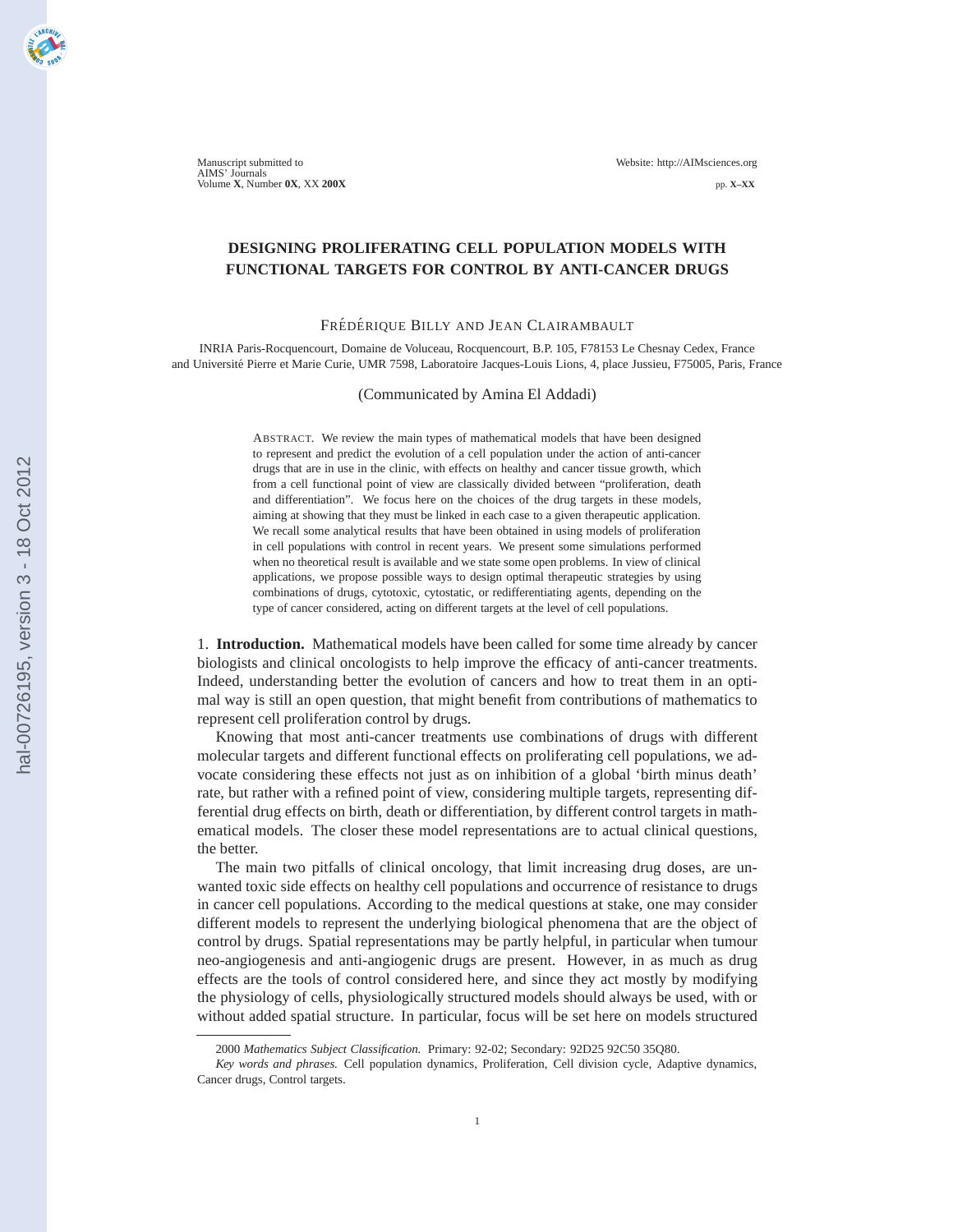according to age in the cell cycle, or according to an evolutionary phenotype if evolution towards drug resistance is the main issue.

The paper is organised in the following way: firstly, we review the main difficulties inherent to cell population modelling for drug delivery control, and categories of drugs used in the clinic, from a pharmacological point of view. We then present in an abstract way, but with concrete instances, how anti-cancer drug targets may actually be represented in cell proliferation dynamic models. Finally, we briefly review the main types of models lately used in the scientific literature on drug control in healthy and cancer cell populations, sketching some results recently obtained, either theorems, or hints to possible future results coming from mere simulations, when proper mathematical analyses still seem out of reach.

2. **Anticancer drug effects and their representation in mathematical models.** The types of models used to predict cell population behaviour under control by drugs range from cellular automata to ordinary and partial differential equations (ODEs and PDEs), PDEs being amenable to transformation into delay differential equations (DDEs) by integration of PDEs along characteristics [\[49,](#page-20-0) [85\]](#page-22-0). Biological variability (physiological differences between cells) is easily taken into account by stochastic models, and so-called individual-based models (IBMs) are amenable to include any kind of rule one puts in the individual agents. These models are hardly amenable to mathematical analysis, in particular to the study of their asymptotics, given the intrinsically finite number of cells they take into account, but their simulation may give hints to possible properties of their behaviour, that need to be further explored by mathematical analysis [\[35\]](#page-20-0). As regards physiologically structured PDEs, their structure variables (e.g., age in cell cycle models) electively represent biological variabilities considered as the most relevant for the question at stake, and their asymptotics can be studied when the model is tractable, sometimes resulting in theorems - which is hardly possible with agent-based models.

2.1. **A model, what for? Guidelines to design a model for an application.** It should be stressed that designing cell population models under the action of drugs puts from the beginning modellers in a perspective completely different from the one used to represent the "natural history" of tumour growth under the influence of mechanical or physiological factors, but without built-in drug control. A model for anticancer therapeutics should be thought of toward a precise aim, with the idea to control by a given means the biological system under study (the growth of a cell population, or of different cell populations), or to analyse a precise aspect of it. Moreover, given the complexity of biological phenomena underlying tissue growth, i.e., proliferation of histologically homogeneous cell populations (notwithstanding some biological variability between individual cells), choosing well delineated questions of therapeutics arising in the clinic of cancers as a source of inspiration helps designing practical models adapted to represent actual treatments, with the aim to answer questions (about prediction of unwanted toxic side effects, drug resistance, and optimal combinations of drugs) asked by clinicians.

Optimisation of drug delivery is always a concern for clinicians. This for mathematicians implies defining an objective function, usually the number or density of cancer cells to be minimised, under constraints that may be limitation of toxicity to healthy cells or avoidance of the thriving of a drug-resistant subpopulation in cancer cells, or both. Oncologists seldom use only one drug, but rather, combinations of drugs acting on different molecular targets with the aim to potentiate their effects. If one wants to accurately represent and study such combinations, it is necessary to design models with built-in specific targets for the drugs in use [\[38\]](#page-20-0).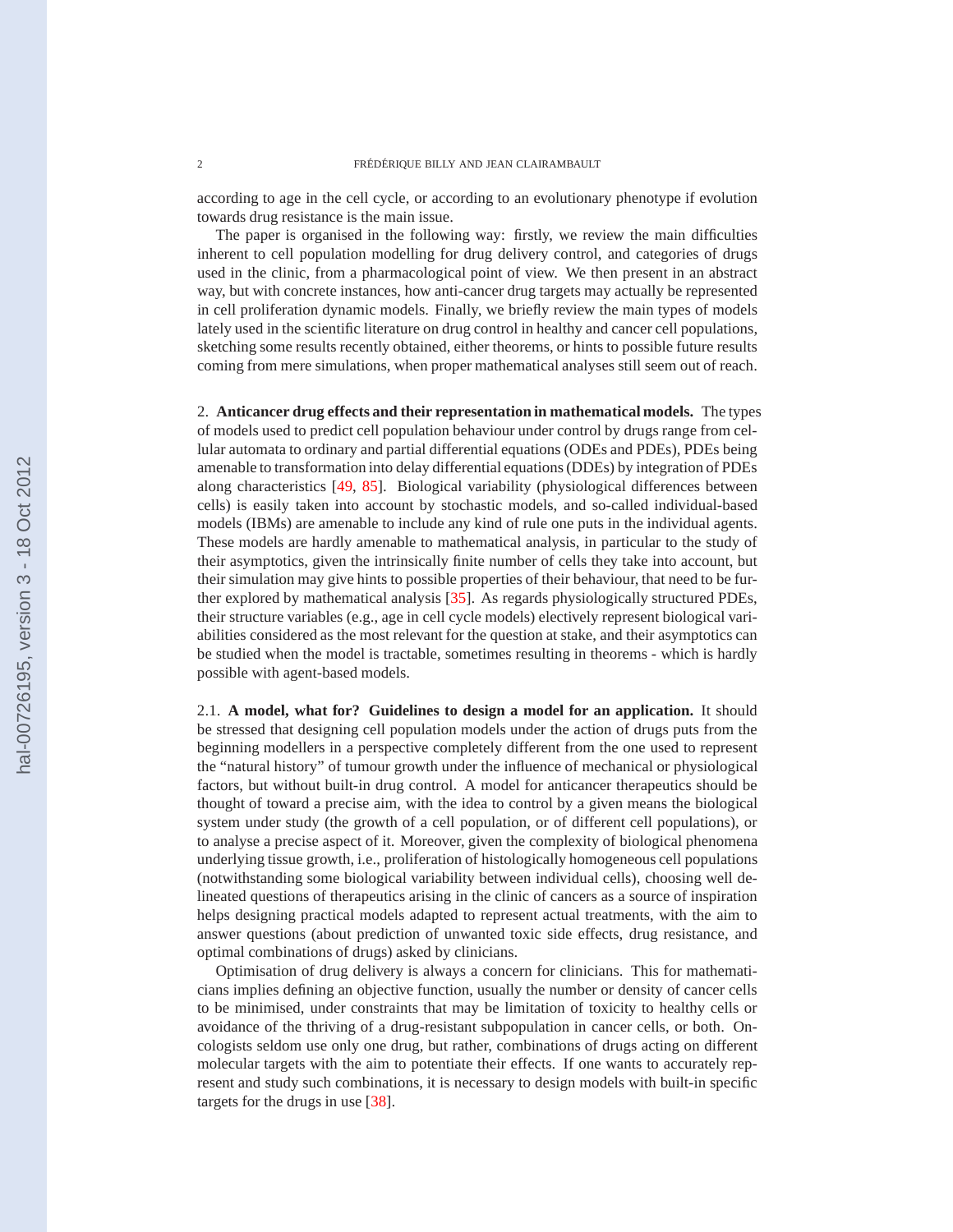Anticancer drugs are most often known for their *molecular* effects, i.e., effects that involve blockade or re-establishment of an intracellular signalling pathway, for instance targeting a specific enzyme or a chain of molecular reactions starting with a membrane or cytosol receptor. Nevertheless, such effects are not always specific, and even when a drug has been designed to block a given pathway by conformational analysis of known molecules, unexpected other effects may be unravelled by preclinical and clinical trials, and these effects may be deleterious on other pathways or to other cells. Furthermore, anticancer drugs show their therapeutic effects in a measurable way only at the cell population level by actual *cell functional* effects, i.e., on cell death, birth or differentiation.

This points out the multiscale nature of drug delivery problems: drugs are given at the whole body level (collection of communicating cell populations), exert their effects at the single cell level, but these effects, as far proliferation is concerned, are actually measurable at the cell population level only [\[39\]](#page-20-0). The most relevant level to describe proliferation and its control by drugs is clearly the cell population level, but the single cell (molecular, at which drugs chemically act) and whole body (at which drugs at delivered) levels must also be considered, at least if one aims at designing models for practical applications, i.e., for therapeutic optimisation. Drug effects must be different in cancer and in healthy cell populations if a therapeutic benefit is searched for, which stresses the fact that identical functional targets should be represented as behaving differently in cancer and in healthy tissues.

Note that we will consider here only *proliferating* cell populations. In an extended representation including applications to fast invading tumours (e.g., gliomas) and their treatments, a fourth fate for tumours beyond cell proliferation, death and differentiation that should be considered is cell motion, which ("go or grow" alternative) is, in a given time lapse, incompatible with proliferation [\[36\]](#page-20-0).

2.2. **A gap between molecular and functional targets.** Anticancer drugs that are designed for their effects at the molecular level are most often known to block a specific intracellular signalling pathway (a chain of molecular reactions) that is assumed to end up by being involved in "apoptosis, proliferation, differentiation" all together, with seldom further precisions, because of the entanglement of the various molecular pathways participating in these physiological cell functions. Molecules designed at the single cell level thus need to be further studied at upper levels, by cell population dynamic studies in cell cultures and in experimental animal models, to investigate in a differential way all these physiological functions, plus drug resistance in diseased cell populations.

Otherwise said, in the same way as silencing a gene may have effects on other phenotypes than the targeted one, blocking a molecular pathway has seldom specific effects on a functional target in a cell population, hence the interest of investigating combinations of drugs by their functional more than by their molecular effects, and at the cell population rather than at the molecular level, from an experimental point of view in cell cultures. Such process obviously ought to be completed by further studies using whole body animal experiments, to unravel possible unexpected toxic side effects on other cell populations, possibly resulting in prohibitive toxicities to healthy tissues.

The gap to bridge between these three levels of observation (single cell, cell population, whole body) of this multiscale perspective is an intrinsic difficulty for which no miracle solution is known in general. Specific ways to integrate them depend on the type of model used at the cell population level, which is central in proliferation. A common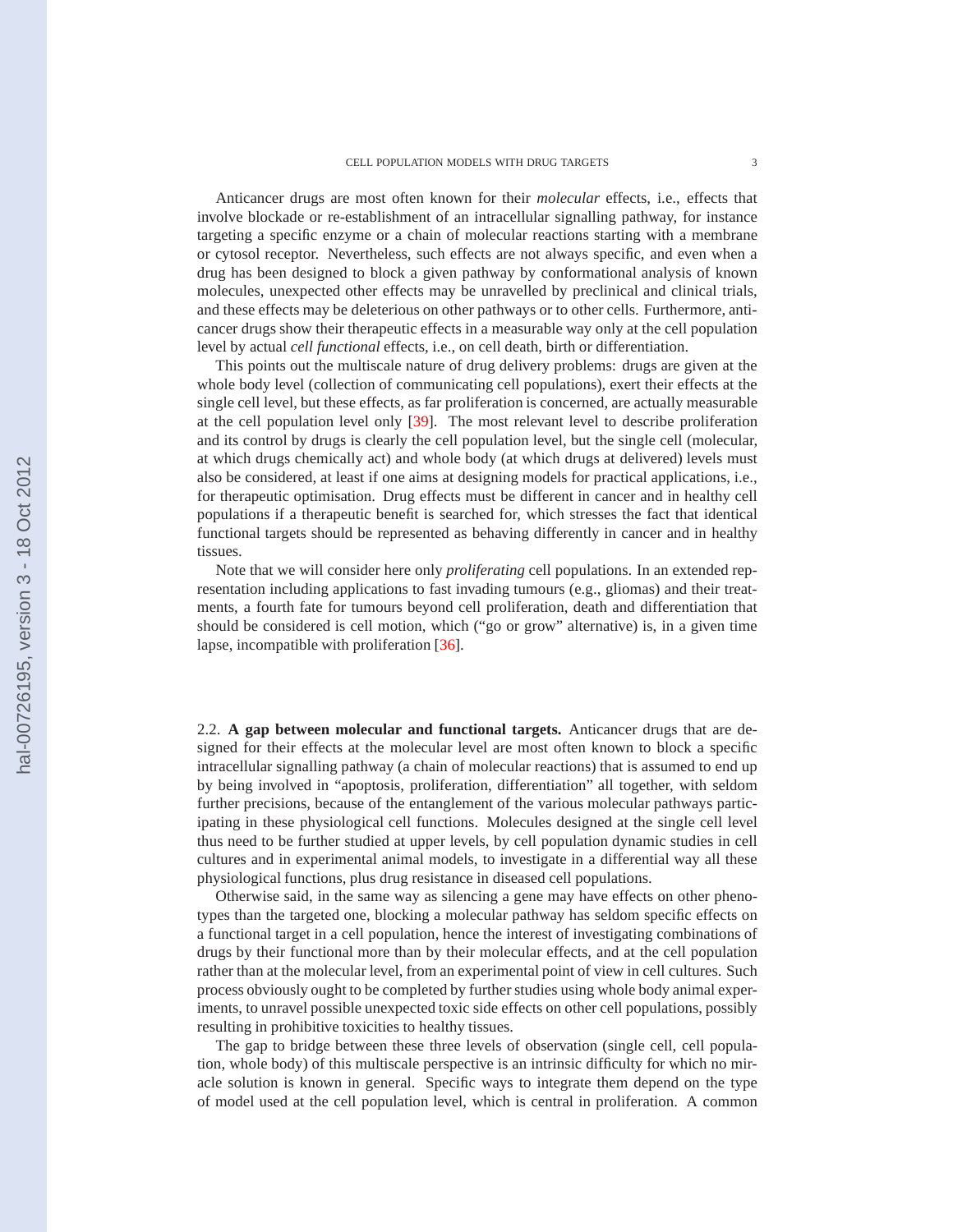suggestion [\[38,](#page-20-0) [39\]](#page-20-0) is to use compartmental ODEs for pharmacology (pharmacokineticspharmacodynamics, PK-PD for short) of anti-cancer drugs, structured PDEs for cell populations in each compartment, and a simultaneous management of the cell populations attacked by drugs by optimisation algorithms at the whole body level.

2.3. **Drugs used in cancer treatments considered at the single cell level.** Tissue renewal, which at the cell population level is made of proliferation, cell death and differentiation, relies on physiological phenomena that are built of elementary molecular reaction chains, and it is on these cell biochemical reactions that anti-cancer drugs act. In particular, proliferation of cell populations relies at the single cell level on the cell division cycle [\[72\]](#page-21-0).

2.3.1. *DNA damaging agents.* Also known as alkylating agents, these drugs act by directly binding to the DNA and creating damages in it, such as double strand breaks, that are hard to repair by the cell. They are in principle not cell cycle phase-specific. However, the fact that DNA is less protected in  $S$  phase, when it is duplicated, makes them more active in this phase. Commonly used alkylating agents are for instance cisplatin, oxaliplatin and cyclophosphamide. DNA damaging agents are cytotoxic drugs (see below).

2.3.2. *Cell cycle phase-specific agents.* S phase-specific drugs block DNA replication either by acting as substrate substitutes in metabolic reactions (antimetabolites) or by inhibiting enzymes of these metabolic reactions, or both. Such are 5-Fluorouracil, a substitute for normal uracil, that also acts by blocking the enzyme thymidilate synthase, and irinotecan, that blocks topoisomerase II, an enzyme that is essential to DNA replication.  $M$  phase specific drugs block mitosis either by destroying the mitotic spindle (spindle poisons, such as vinca alkaloids, e.g., vincristine) or preventing its dissociation, such as taxanes (e.g., docetaxel and taxotere). These drugs secondarily create damages to the DNA (and thus are cytotoxic) since it cannot be properly duplicated  $(S$  phase-specific drugs) or they produce cells that are unable to divide; in both cases, cells under attack are short-lived due to cell control mechanisms occurring at so-called checkpoints (see below *Cell death*).

2.3.3. *Molecular targeted therapies.* Although in principle all drugs have molecular targets, that are defined as specifically as possible, this recently denominated category of drugs was firstly restricted to chemicals shown to very specifically re-establish the normal functioning of a molecular signalling pathway perturbed in cancer. One of the first used molecular targeted therapies was in 1986 all-transretinoic acid or ATRA, a molecule that corrects the normal granulocyte differentiation process blocked in acute promyelocytic leukaemia (APL, also known as type 3 acute myeloblastic leukaemia) by the chimeric protein PML-RAR $\alpha$ , ATRA destroying this protein [\[55\]](#page-21-0). The term 'molecular targeted therapy' now includes mostly monoclonal antibodies (associations of a growth factor receptor antagonist with an antibody that is specific of the receptor, with a name usually ending in -mab) and tyrosine kinase inhibitors (TKIs, that directly block growth factor receptors in kinases at a tyrosine site, with a name usually ending in -nib). The best known success story in molecular targeted therapies is that of imatinib mesylate, that has completely transformed the prognosis of chronic myelogenous leukaemia (CML) [\[47\]](#page-20-0). ATRA and imatinib actually cure most of APL (over 80%, by using it in combination with a cytotoxic drug) and CML (over 95%, in monotherapy) patients, respectively, likely because they are directed against well identified chimeric (abnormal) proteins,  $PML-RAR\alpha$  and BCR-Abl, respectively. However, in cases where other protein targets are normal but only abnormally overexpressed, molecular targeted therapies are not so effective, and sometimes highly toxic. Other recent molecular targeted therapies include histone deacetylase (HDAC) inhibitors, drugs that block the effects of HDACs, electively in cancer cells, since healthy cells seem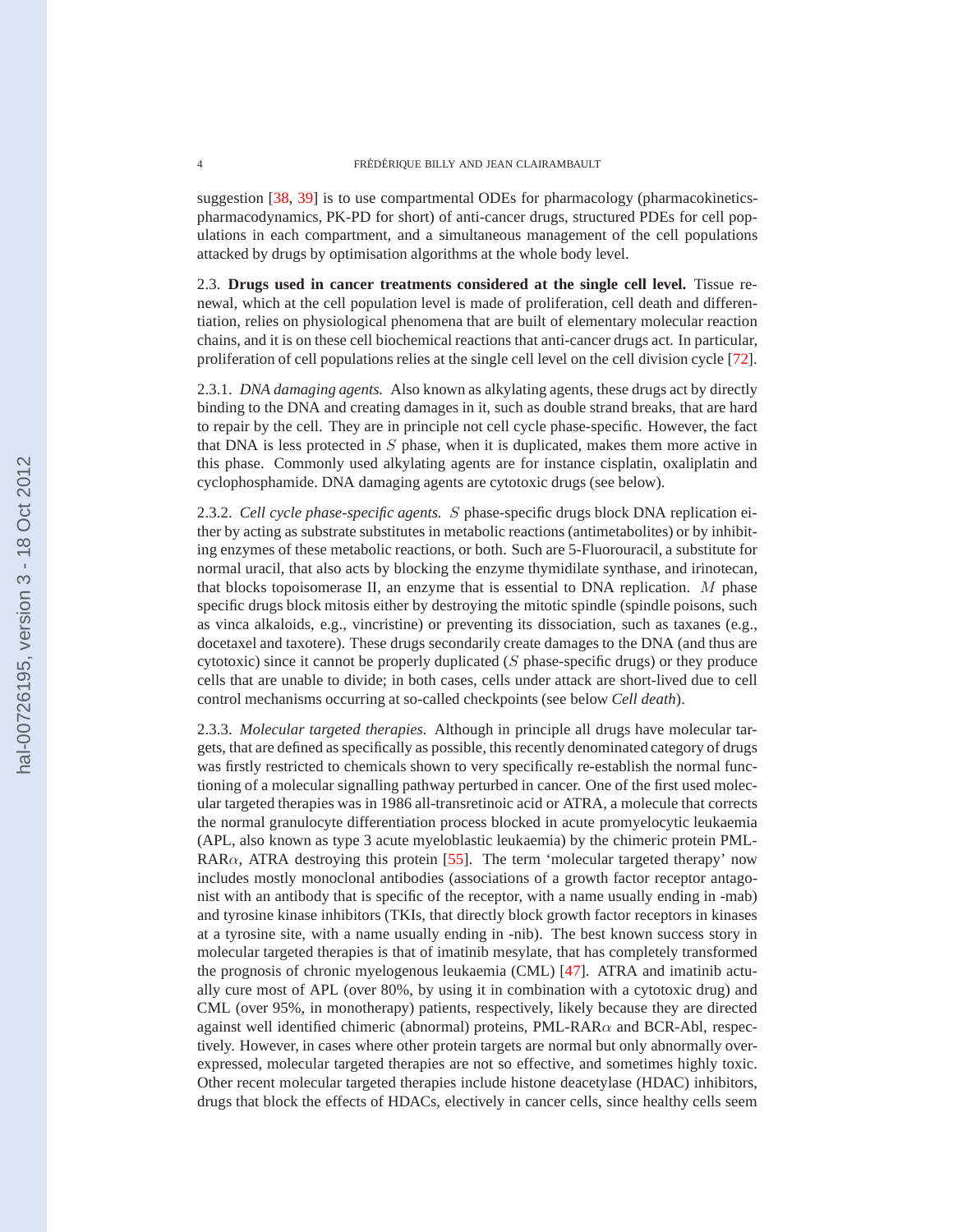to be more protected against their effects. Since these enzymes are involved in most cell processes (proliferation, cell differentiation and death), they may be molecule-specific, but not functionally specific, as are for instance imatinib on proliferation or ATRA on differentiation; however, tentative functional distinctions between them have been proposed [\[102\]](#page-22-0). Molecular targeted therapies are usually cytostatic (see below) but may become cytotoxic at high doses.

2.4. **Drug effects and targets at the cell population level.** Indeed, since the aimed-at and clinically measurable effects of drugs are functional (on proliferation, cell differentiation or death) at the cell population level, it is at least as interesting to consider such drug effects as acting on functional terms in model equations representing tissue growth. As mentioned above, bridging the gap between the molecular and functional effects of anti-cancer drugs remains in general an open question. Another issue in the measurement of drug effects in cell populations comes from technological limitations due to the tools used to identify model parameters, that seldom can be all highlighted, unless the model is very simplified. Such identification relies in particular on flow cytometer measurements [\[96,](#page-22-0) [97\]](#page-22-0) and, more recently, on fluorescence-based methods investigating cell by cell a whole population [\[30,](#page-20-0) [89,](#page-22-0) [90\]](#page-22-0).

2.4.1. *Cytotoxics and cytostatics.* Cytotoxic drugs are those that are aimed at killing cells - usually killing not only cancer cells -, sending them to death either by directly launching apoptosis (i.e., 'clean' cell death), or blocking them in an irreversible phase of the division cycle where long-term survival is impossible. On the contrary, cytostatic drugs may kill not even a single cell, being not directed at creating damages to the cells, but rather slow down the growth of the cell population as a whole, which may be experimentally evidenced by a lengthening of the cell population doubling time. It is known however that, depending on the drug dose, various cytostatics may become cytotoxic, and this has been represented in a model dealing with lapatinib [\[58\]](#page-21-0).

2.4.2. *Cell death.* A direct enhancement of death rates by drugs is the simplest way to represent the effect of cytotoxics, and it is the only one available in the simplest ODE models where a *"birth minus death"* term is the only possible target in the equations (i.e.,  $\frac{dn}{dt} = r(n) \cdot n - d \cdot n$ ). Although apoptosis pathways, involving at the molecular level members of the Bcl2 family, have been explored with the aim to find targets for drugs that would be specific of apoptosis launching, it does not seem that specific proapoptotic drugs are already routinely available in the clinic. However, if one wants to oppose drug effects that are clearly cytotoxic to others that are only cytostatic, it is licit, provided that the model allows separate identifiability of cytotoxic and cytostatic effects, to represent cytotoxic effects on death rates, as opposed to cytostatic ones on proliferation rates.

In age-structured models of the cell division cycle, where cell cycle phases are distinct, separated by transition rates between them, it is also possible, knowing that these transitions are under the control of protein p53 - "the guardian of the genome" -, itself triggered by DNA damage, to represent cytotoxic effects, rather than directly on death rates, by p53-mediated blockade of the cell cycle at these transitions (so-called checkpoints, mainly between  $G_1$  and  $S$ , and between  $G_2$  and  $M$  phases). We allude here at McKendrick-like PDE models for the density  $n_i(t, x) \geq 0$  of cells with age x in cell cycle phase  $i = 1, \ldots, I$ at time t, in which inputs of drug may be considered as impacting death terms  $d_i(t, x)$  in phases or boundary terms, p53-controlled transition rates  $K_{i\to i+1}(t, x)$  between phases in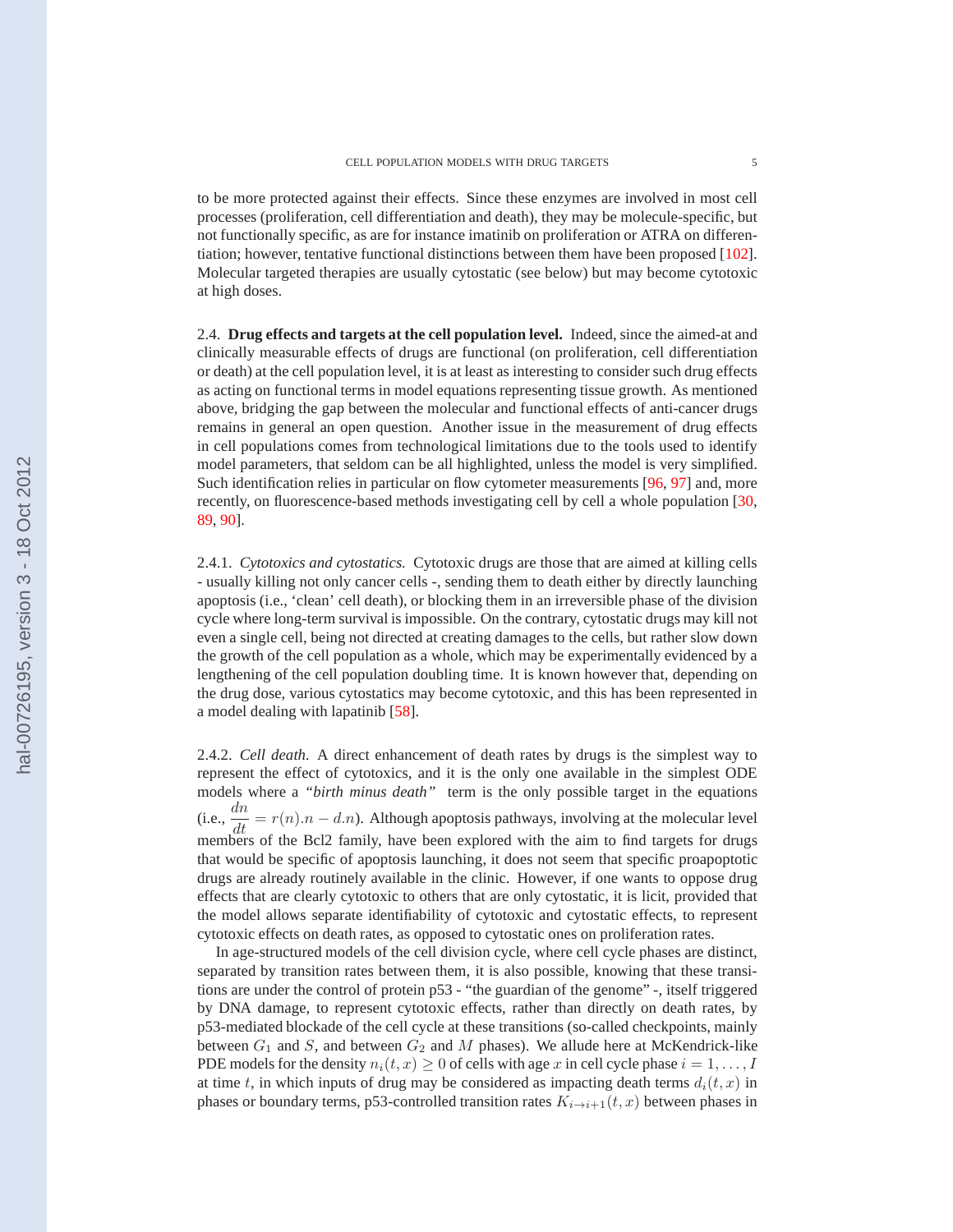transport equations for cell division cycle phases

$$
\frac{\partial}{\partial t}n_i(t,x) + \frac{\partial}{\partial x}\{v_i(x)n_i(t,x)\} + \{d_i(t,x) + K_{i \to i+1}(t,x)\}n_i(t,x) = 0 \tag{1}
$$

with boundary terms  $n_i(t, x = 0) = \int_{\xi \ge 0} K_{i-1 \to i}(t, \xi) n_{i-1}(t, \xi) d\xi$ . (See below Eq. [\(5\)](#page-9-0)

for a more complete description.)

But then one would have to describe in equations the actual sequencing of physiological mechanisms by which, as classically stated in biology tutorials, p53 arrests the cell cycle and launches DNA repair or apoptosis [\[98\]](#page-22-0), subsequently relating by complementary equations the  $d_i$  to the  $K_{i\rightarrow i+1}$ , i.e., how should cell death launch be represented when cells have spent "too much time" blocked at checkpoints? This is a task that to our knowledge has not been done thus far, essentially because of lacking physiological knowledge on the timing in this sequence of events. Likely, cell energetic considerations (e.g., on ATP consumption) could be helpful. Nevertheless, cell death at check points can be mimicked in a coarse way in numeric simulations by imposing an arbitrary maximum number of runs of the division cycle for a given cell until it passes to next phase.

Furthermore, enzymatic repair mechanisms (nucleotide excision repair, NER, after damage to the DNA) are important to consider since resistance to anti-cancer drugs may be due to their over-expression (and it is also the only way to explain resistance to radiotherapy). Thus they should also be included in a model of control of proliferation to complete the representation of this p53-related missing link between DNA damage induced by cytotoxic drugs and its consequences on death rates at the cell population level. This also remains to be done, to our knowledge.

2.4.3. *Proliferation terms: birth rate or ageing speed.* Effects of cytostatic drugs, that slow down proliferation without destroying cells, may be represented in simple models by a decrease in a multiplicative growth factor affecting the cell population variable, e.g., by introducing a drug effect  $f$  in an equation of the form

$$
\frac{dn}{dt} = \frac{r(n).n}{1 + f(t)} - d.n,\tag{2}
$$

which obviously does not distinguish them, in this simple form, from additive effects on death rates. But they may be represented in different and richer ways in models of the cell division cycle, such as constituted of copies of the McKendrick equation presented above, and also below in a more detailed way, see Eq. [\(5\)](#page-9-0), by an inhibiting action on the speed  $v_i$  with which phase i (mostly  $G_1$  or  $G_2$ ) is scrolled through, or by introducing an inhibiting factor before the boundary terms  $\int$  $K_{i\to i+1}(t,\xi)$   $n_i(t,\xi)$  d $\xi$ , both ways to mean a negative effect on the influence of growth factors, which usually is the result of the action of cytostatic drugs.

2.4.4. *Sending cells to quiescence.* Another way to represent the effect of cytostatic drugs is to use age-structured models in which cell cycle phases are not necessarily detailed, keeping only one proliferative phase, but introducing exchanges of proliferating cells with a quiescent phase in which cells do not grow. One may thus represent cytostatic effects by a contrasted fate at mitosis, sending proliferating cells with density  $p(t, x)$  either back into the division cycle, or to a storage siding Q representing a quiescent phase, as in [\[51\]](#page-21-0), depending on the cytostatic drug-controlled factor  $f$  (see below Eq. [\(6\)](#page-11-0)). Such a model is still linear and thus amenable to asymptotic analysis by investigating its first eigenvalue, or Malthus exponent [\[85\]](#page-22-0). But it would be also possible to perform the same representation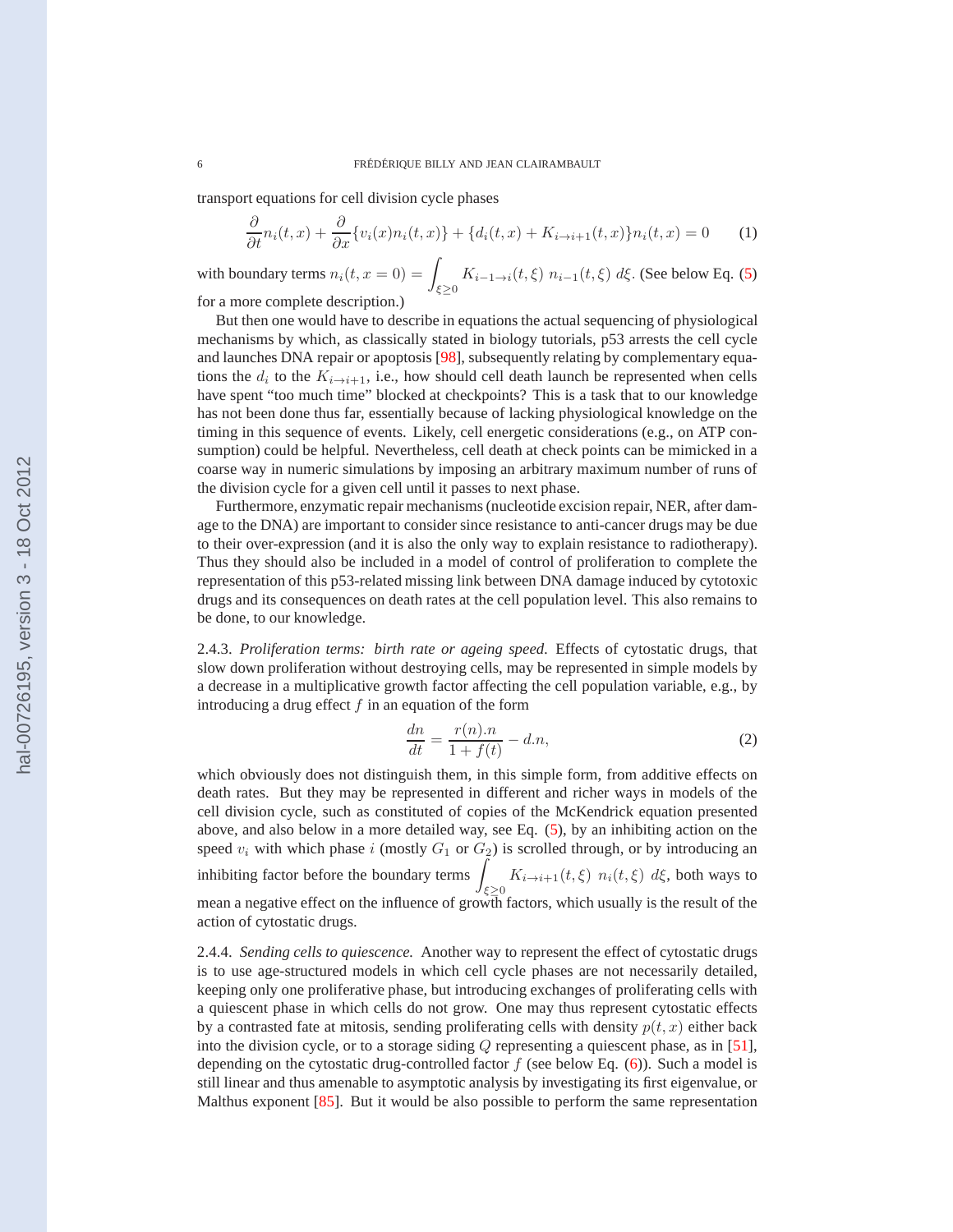of drug effects on exchanges between proliferation and quiescence in non linear models involving furthermore feedback from quiescence onto proliferating cell populations, following models for stem cell populations as proposed by Mackey in a delay-differential form in 1978 [\[67\]](#page-21-0), and later by many others, in particular [\[23,](#page-19-0) [24,](#page-19-0) [46\]](#page-20-0) in a PDE form with both age and molecular structure, further studied with reduction to the only molecular (cyclin D) structure in [\[32,](#page-20-0) [33\]](#page-20-0). It is also possible in these models to linearise the system around stationary points (zero or infinite total cell population) to perform asymptotic analyses.

2.4.5. *Differentiation terms.* The same kind of models, applied to haematopoietic cell populations, for which cell differentiation is relatively well known and in which it is completely blocked at different maturation stages in acute myelobloblastic leukaemia (AML), in particular at the promyelocytic stage mentioned above about APL, has been studied by Adimy *et al.* They proposed a model with continuous age and discrete maturity structure [\[1\]](#page-19-0), for which a stability analysis was performed and stability conditions involving both proliferation and differentiation, are given [\[79,](#page-22-0) [80\]](#page-22-0). In its delay-differential version (obtained by integration in age along characteristics [\[49,](#page-20-0) [85\]](#page-22-0)), the model describes at each maturation stage  $i$  the dynamics of both quiescent and proliferating cells, as in Mackey's models [\[49,](#page-20-0) [67\]](#page-21-0), see below [3.3.2.](#page-11-0)

2.4.6. *Effects of anti-angiogenic drugs.* There are a lot of models dedicated to specifically represent the action of these anticancer agents, that do not act directly on the cancer cell populations themselves, but on their vascular environment. They will not be considered as such here, but in as much as their effects on cell populations are by limiting their proliferation, not by directly killing them, they may be considered as belonging to the class of cytostatic drugs. The representation of their effects depends on the prior choice of a model. Angiogenic drugs have been considered in particular in ODE models [\[57,](#page-21-0) [56\]](#page-21-0) and in PDE models, physiologically structured or not [\[31,](#page-20-0) [34,](#page-20-0) [50,](#page-21-0) [87,](#page-22-0) [88\]](#page-22-0). In these models, either they act by decreasing the "carrying capacity" of the tumour, or they choke progression in the cell cycle at the  $G_1/S$  transition.

2.4.7. *Other models.* In a more abstract way, it is also possible to consider a very general model for the action of drugs on cell populations, without neither molecular nor functional targets, aiming at optimising the sequence of drug delivery times, as proposed in [\[3\]](#page-19-0); such models lying not exactly within the scope of this study, which deals molecular and functional targets for anticancer drugs in proliferating cell populations, we limit ourselves to only mention this possibility.

3. **Short review of cell population models with targets for drug effects.** In this section, we present a brief review of various types of models that have been designed to investigate drug efficacy on cancer cell populations. A lot of work has been performed in this domain since the end of the 20th century, and we do not claim here to be exhaustive, but only sketch the scenery by choosing examples. More can be found in [\[29\]](#page-20-0), where the presentation is focused on drug delivery optimisation, and in the synoptic [\[93\]](#page-22-0) and in the references in these articles. We focus here on the representation of drug targets in these models.

3.1. **Cellular Automata.** A popular way among physicists, chemists and biologists to represent the cell division cycle is to consider this cycle as a set of prescribed biological rules that govern cell evolution. In this way, cellular automata enable to describe individual cell evolution within a cell population and to investigate drug efficacy.

Alarcón et al. [\[5\]](#page-19-0) used a cellular automaton model to represent tumour growth in a vascular environment, opening the way to the possible representation of anti-angiogenic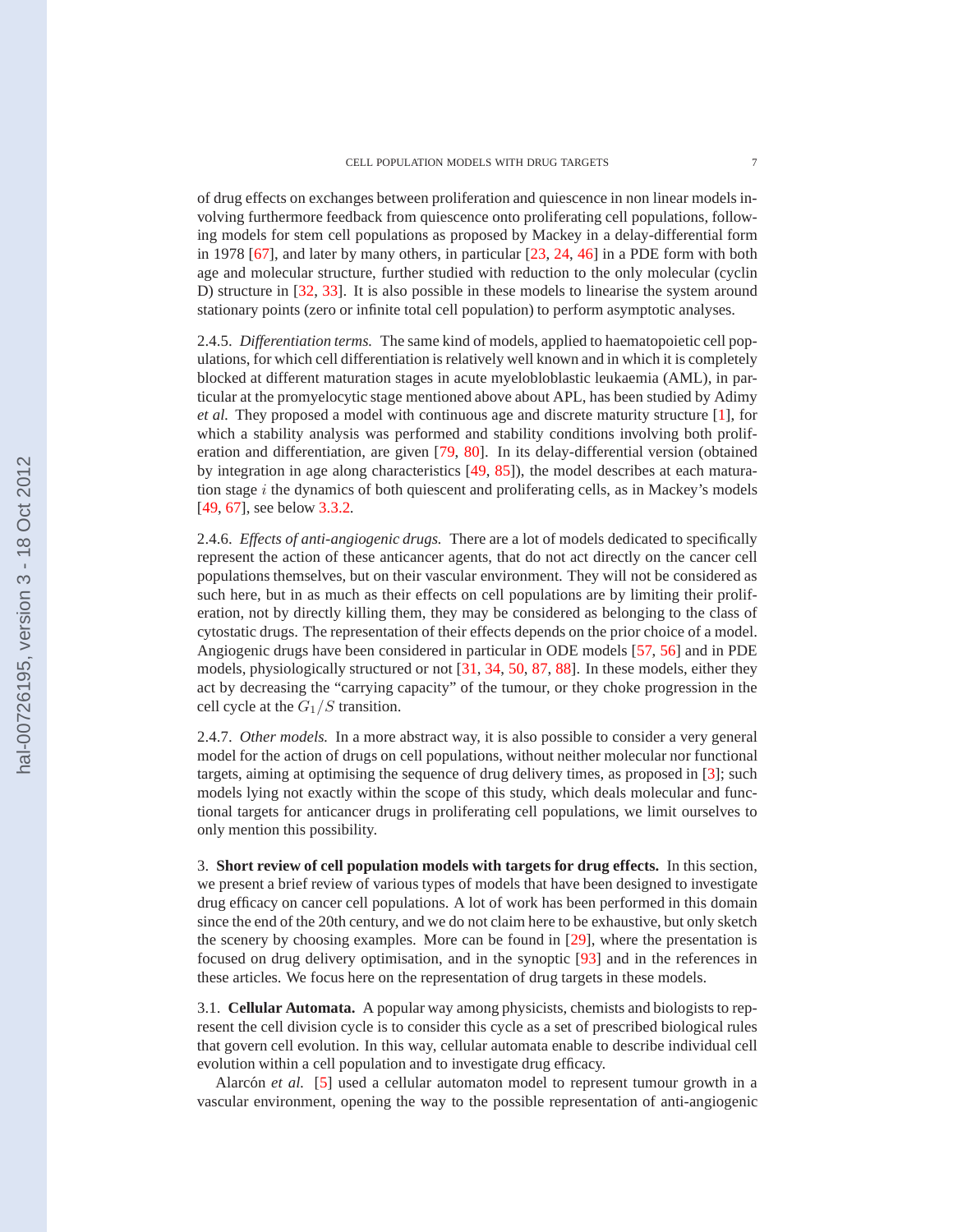<span id="page-7-0"></span>therapies. Tumour growth at the vascular stage was further studied by means of an ODE model [\[6\]](#page-19-0) and later on with the addition of a PDE model [\[7\]](#page-19-0) (see below).

Altinok and Goldbeter developed a cellular automaton for the cell cycle [\[8,](#page-19-0) [9,](#page-19-0) [10,](#page-19-0) [11\]](#page-19-0). Transition between two states of the automaton, that represent phases of the cell cycle, correspond to cell progression through, or exit from, the cell cycle, and are assumed to respect some prescribed rules. For instance each phase of the cell cycle is assumed to be characterised by a mean duration and a variability in order to take into account inter-cell variability that can appear within a population. This cellular automaton was coupled with a model of the circadian clock in order to investigate the cytotoxic effects of time-scheduled (delivered according to a periodic schedule) infusions of 5-fluorouracil (5-FU) [\[9,](#page-19-0) [10\]](#page-19-0). The authors modelled the effects of 5-FU on the cell cycle by increasing the probability that cells submitted to this drug while in S phase exit from the cell cycle at the next  $G_2/M$ transition. Altinok *et al.* also investigated the effects of oxaliplatin time-scheduled therapies on cancer cells [\[11\]](#page-19-0). Contrary to 5-FU, oxaliplatin is an anti-cancer agent that is not phase-specific. Therefore the authors modelled the effects of oxaliplatin on the cell cycle progression by increasing the probability for exposed cells of exiting the cycle at the next checkpoint  $(G_1/S \text{ or } G_2/M \text{ transitions}).$ 

3.2. **Ordinary Differential Equations.** The most popular models that formed the basis of the development of models to investigate drug efficacy are primarily the exponential model ( $\frac{dn}{dt} = \lambda n$ ), the logistic ( $\frac{dn}{dt} = \lambda n \left(1 - \frac{n}{K}\right)$ K ), where  $K$  is the maximum tumour size, or "carrying capacity" of the environment), and the Gompertz ( $\frac{dn}{dt} = \lambda n \ln \left( \frac{K}{n} \right)$ n  $\bigg),$ where again  $K$  is the carrying capacity). A lot of studies on drug control are based on these models [\[16,](#page-19-0) [17,](#page-19-0) [37,](#page-20-0) [68,](#page-21-0) [69,](#page-21-0) [70,](#page-21-0) [73,](#page-21-0) [74,](#page-21-0) [75\]](#page-21-0). To model the action of cytotoxic drugs, these models integrate a cell loss term that depends on the drug concentration and that can be generically written as:

$$
\frac{dn}{dt} = \lambda n \ln\left(\frac{K}{n}\right) - L(n, D) \tag{3}
$$

where  $L : \mathbb{R}^2 \to \mathbb{R}$  is a function, not necessarily linear, of the density of cells N and of the drug concentration  $D$ . The drug concentration  $D$  is usually given as the solution of an ODE that depends on the drug infusion rate and that can be seen as the output of a more or less complicated PK-PD model. For instance, Martin [\[68\]](#page-21-0) developed such a model with a function L linear in n and D to optimise chemotherapy schedules under constraints of maximal tolerated doses. In a more mechanistic way, Barbolosi and Illiadis [\[16\]](#page-19-0) defined the drug concentration thanks to a two-compartment model of the chemotherapy PK.

These models consider only one cell population, whereas others integrate several kinds of cell populations. Distinguishing between tumour cell and healthy cell populations enables to take into account possible side-effects of the treatment on the population of normal cells [\[17,](#page-19-0) [37,](#page-20-0) [73,](#page-21-0) [74\]](#page-21-0). For instance, in [\[17\]](#page-19-0) Basdevant *et al.* proposed two optimisation problems. The first one consisted in determining the drug infusion scheme that would minimise the number of tumour cells while kipping the number of healthy cells above a given threshold. The second one consisted in finding a quasi-periodic drug infusion scheme that would maintain the tumour cell population at the lowest possible level while preserving the healthy cell population. As tumour cell resistance can be responsible for the failure of chemotherapy, Martin *et al.* [\[70\]](#page-21-0) considered two tumour cell subpopulations: one sensitive to treatment and the other one insensitive to treatment. They assumed that sensitive tumour cells could spontaneously become insensitive and that chemotherapy had a cytotoxic effect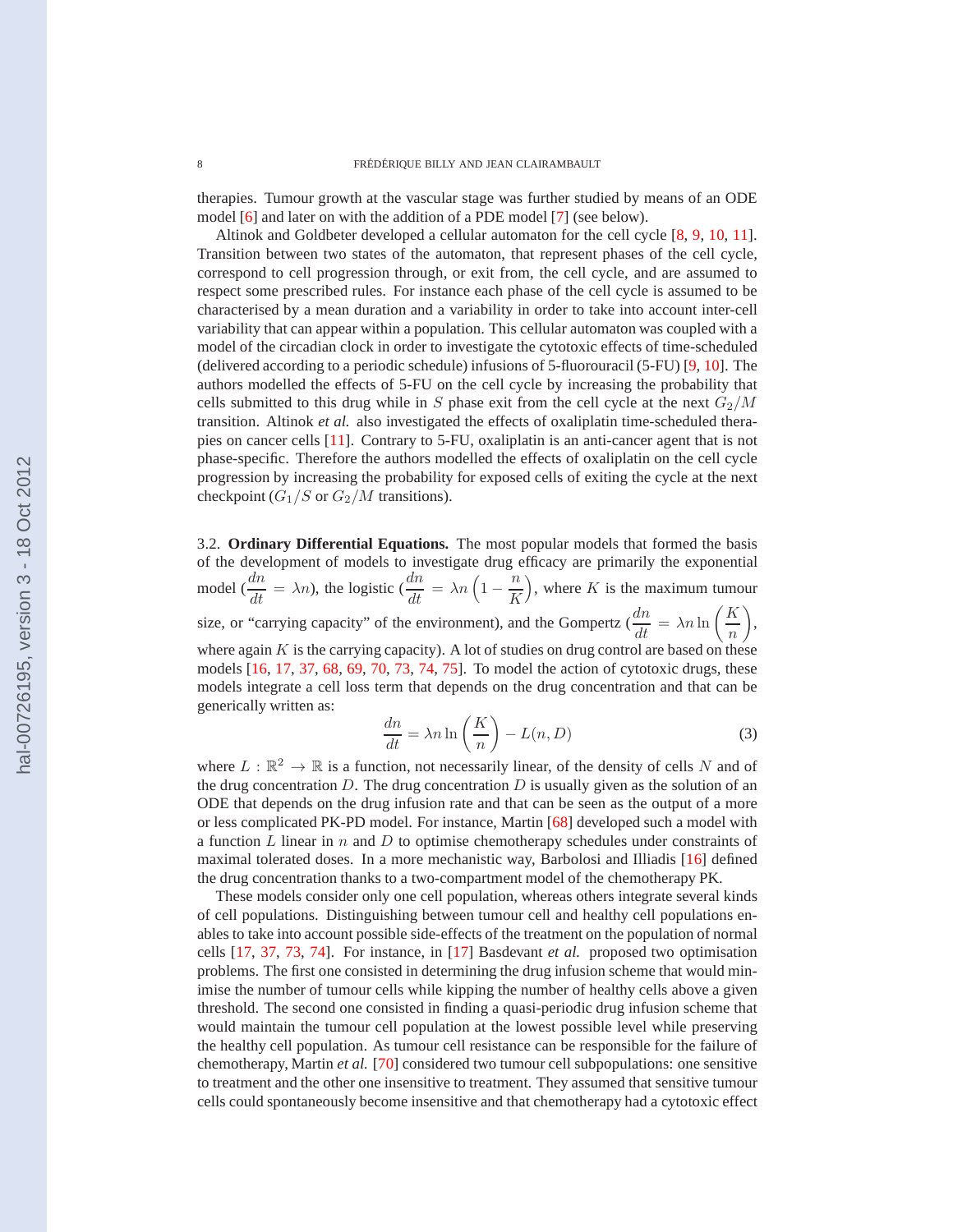only on sensitive cells. In another work [\[69\]](#page-21-0), the same authors studied the effect of a combination of two chemotherapies and thus considered three cell subpopulations, differentiating cells being insensitive to one of the two chemotherapies or to both chemotherapies.

To design a more realistic model of tumour growth, in particular to study the effects of anti-angiogenic agents on tumour growth, Hahnfeldt *et al.* [\[57\]](#page-21-0) considered, in a Gompertz model, the carrying capacity  $K$  as a variable. The variations of this carrying capacity were given by an ODE integrating the spontaneous, the tumour-induced and the anti-angiogenic drug-induced vasculature loss. More recently, some authors based themselves on this approach to study other kinds of variations for the carrying capacity  $K$  and to analyse the effect of anti-angiogenic therapies combined with chemotherapies or radiotherapies [\[48,](#page-20-0) [63,](#page-21-0) [76,](#page-21-0) [77,](#page-22-0) [78\]](#page-22-0). For instance, in [\[63\]](#page-21-0), Ledzewicz *et al.* analysed an optimisation problem that consisted in minimising the final volume of a tumour submitted to a combination of an anti-angiogenic and a cytotoxic anti-cancer treatment, under constraints on the total amounts of the two drugs. This study enabled the authors to propose optimal infusion schemes for such combination of anti-cancer agents.

Most anti-cancer agents are phase-specific, which means that they target only cells that are in a specific phase of the cell division cycle. To analyse the effect of such chemotherapies on cancer cell populations, models that integrate two or more compartments representing the phases or additions of the phases of the cell cycle have been developed. The simplest ones distinguish between cycling and non-cycling cells and suppose that only cycling cells are sensitive to chemotherapy through a death term [\[81,](#page-22-0) [82,](#page-22-0) [100,](#page-22-0) [101\]](#page-22-0). Other more detailed models combine for instance  $G_1$  and  $S$  phases in one compartment and  $G_2$ and M in another one [\[61,](#page-21-0) [94\]](#page-22-0), or consider the phases  $G_0$  and/or S in separate compartments [\[6,](#page-19-0) [83\]](#page-22-0). These models aim at accounting for the effects on cancer cell populations of phase-specific chemotherapies, that can be cytotoxic or cytostatic. Alarcón *et al.* [\[6\]](#page-19-0) for instance established by a linear stability analysis that a minimal oxygen concentration is necessary for the tumour to actually grow, instead of being stabilised at a maximum size level. Independently, Kozusko *et al.* [\[61\]](#page-21-0) analysed the effects on cell cycle progression and cell viability of several doses of curacin A by representing its effects on the transition rates between phases  $G_1$  and  $S$ , and between  $G_2$  and  $M$  of the cell division cycle, and on cell apoptosis rate, cells being distinguished between sensitive and resistant cells. Panetta *et al.* [\[83\]](#page-22-0) then completed this model by separating the phases  $G_1$  and S in order to investigate the effects of 6-mercaptopurine, an S phase-specific drug, on the dynamics of the cell cycle in populations of cells that were more or less resistant to the treatment. Swierniak *et al.* [\[94,](#page-22-0) [95\]](#page-22-0) distinguished between  $G_0$ ,  $G_1$ , and  $S/G_2/M$  to analyse the effects of a cytotoxic chemotherapy combined with 'recruiting' agents such as cytokines, that enable the global cell population to recruit cells from the quiescent phase  $G_0$  into the proliferating phase, which is assumed to make then sensitive to the cytotoxic treatment, i.e., to subsequently kill them when they are definitely committed in the cell cycle.

3.3. **Partial Differential Equations: physiologically structured transport equations.** Cell population growth also depends on the physiological properties of cells. Such physiological properties can be age of the cells (i.e., the time elapsed since the last cell division), mass or volume of the cells, their degree of resistance to treatment, their DNA content, the size of the induced metastases, etc. To take into account in a population of cells betweenindividual variability linked to these physiological parameters, the McKendrick (or Von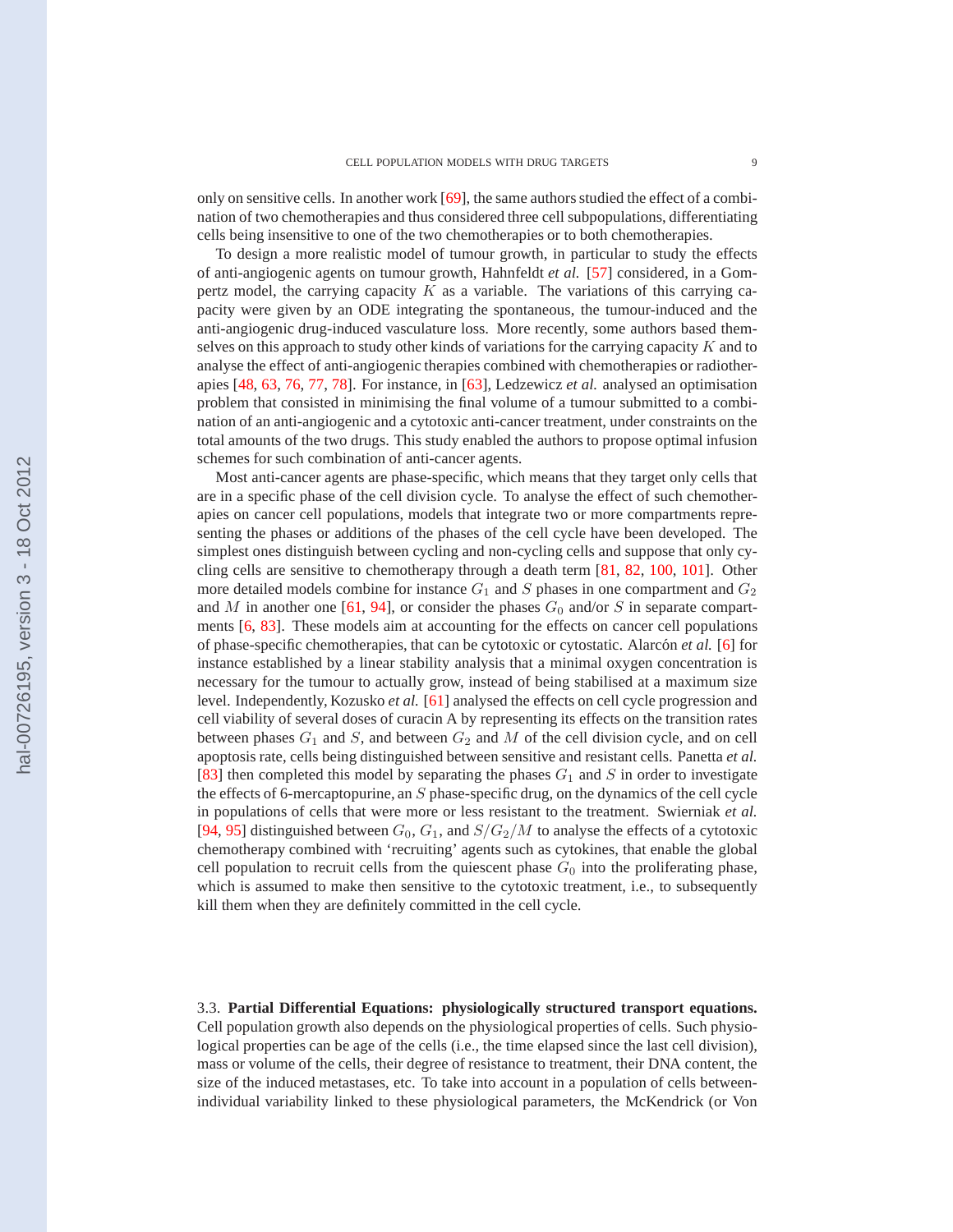<span id="page-9-0"></span>Foerster-McKendrick) PDE framework is particularly well suited:

$$
\begin{cases}\n\frac{\partial n}{\partial t}(x,t) + \frac{\partial}{\partial x}\{v(x)n(x,t)\} + d(x)n(x,t) = 0 & (t > 0, x > x_{min}) ,\\ \nn(x_{min},t) = \int_{x_{min}}^{\infty} \beta(\xi)n(\xi,t) d\xi & (t > 0) ,\\ \nn(x,0) = n_0(x) & (x > x_{min}) ,\n\end{cases}
$$
\n(4)

where  $n(x, t)$  is the density of proliferating cells with characteristic x (age, mass, volume, DNA content, etc.) at time  $t$ ,  $v$  is the cell growth rate (a velocity relating physiological characteristic x to time t), d is the death rate,  $\beta$  is the birth rate,  $x_{min} \ge 0$  is the minimum value of x for a cell to actually proceed in the cycle. Note that  $v, d, \beta$  depend on x.

The McKendrick model is positive and linear, and as such its asymptotics is governed by a first eigenvalue λ, also called *Malthus exponent*. It can be proved indeed (using the Krein-Rutman theorem and a generalised relative entropy - GRE - principle, see, e.g., [\[85\]](#page-22-0)) that its solution may be represented for large times t by a bounded function times  $exp(-\lambda t)$ .

Physiologically structured cell population dynamics models have been extensively studied in the last 25 years, see e.g., [\[12,](#page-19-0) [13,](#page-19-0) [14,](#page-19-0) [15,](#page-19-0) [21,](#page-19-0) [22,](#page-19-0) [28,](#page-20-0) [30,](#page-20-0) [40,](#page-20-0) [41,](#page-20-0) [54,](#page-21-0) [58,](#page-21-0) [59,](#page-21-0) [60,](#page-21-0) [71,](#page-21-0) [87,](#page-22-0) [99\]](#page-22-0). We focus here, as mentioned earlier, on those that explicitly include a target for the representation of drug effects to control their dynamics.

3.3.1. *Age-structured models for the cell division cycle.* Age of cells in the cell cycle is one of the the most used physiological characteristics in the literature on physiologically structured models. The main interest of considering an age-structured model is in distinguishing, in a representation of the cell division cycle, between physiological time (age) and external time, in the perspective of controlling the cycle by drugs that act on it, as do most anti-cancer drugs.

In the McKendrick model, the variable  $a$  corresponds to the age of the cells in the cell division cycle for a one-compartmental model (cf Eq. (4)), or more generally to the age of the cells in each of the I phases (or addition of phases, e.g.,  $S$  and  $G_2$ , or  $G_2$  and  $M$ ) of the cell cycle:

$$
\begin{cases}\n\frac{\partial}{\partial t}n_i(t, x) + \frac{\partial}{\partial x}\{v_i(x) n_i(t, x)\} + \{d_i(t, x) + K_{i \to i+1}(t, x)\} n_i(t, x) = 0, \\
n_i(t, x = 0) = \int_{\xi \ge 0} K_{i-1 \to i}(t, \xi) n_{i-1}(t, \xi) d\xi \quad 2 \le i \le I, \\
n_1(t, x = 0) = 2 \int_{\xi \ge 0} K_{I \to 1}(t, \xi) n_I(t, \xi) d\xi,\n\end{cases}
$$
\n(5)

in which protein p53 is assumed to control phase transition kernels  $K_{i\to i+1}$  between phases i and  $i + 1$ , e.g.,  $G_1$  and S.

As in the case of ODE models, the simplest way to represent the action of a cytotoxic treatment is to enhance the death rate of the cell population according to the treatment activity. Thus Kheifetz *et al.* [\[60\]](#page-21-0) used a one-compartment age-structured cell cycle model where the death rate integrates the drug activity through an exponentially decreasing multiplicative function.

As mentioned earlier, age-structured models have also been used to represent the action of cytotoxic agents by their effects, not directly on death rates, but primarily on phase transition rates, death occurring only secondarily, when cells have been blocked long enough at phase transition checkpoints. In [\[30,](#page-20-0) [40,](#page-20-0) [41\]](#page-20-0), the authors consider a multiphase agestructured PDE model of the cell cycle in which is introduced a time dependency of the parameters (death rate, transition rate from one phase of the cell cycle to the next one) to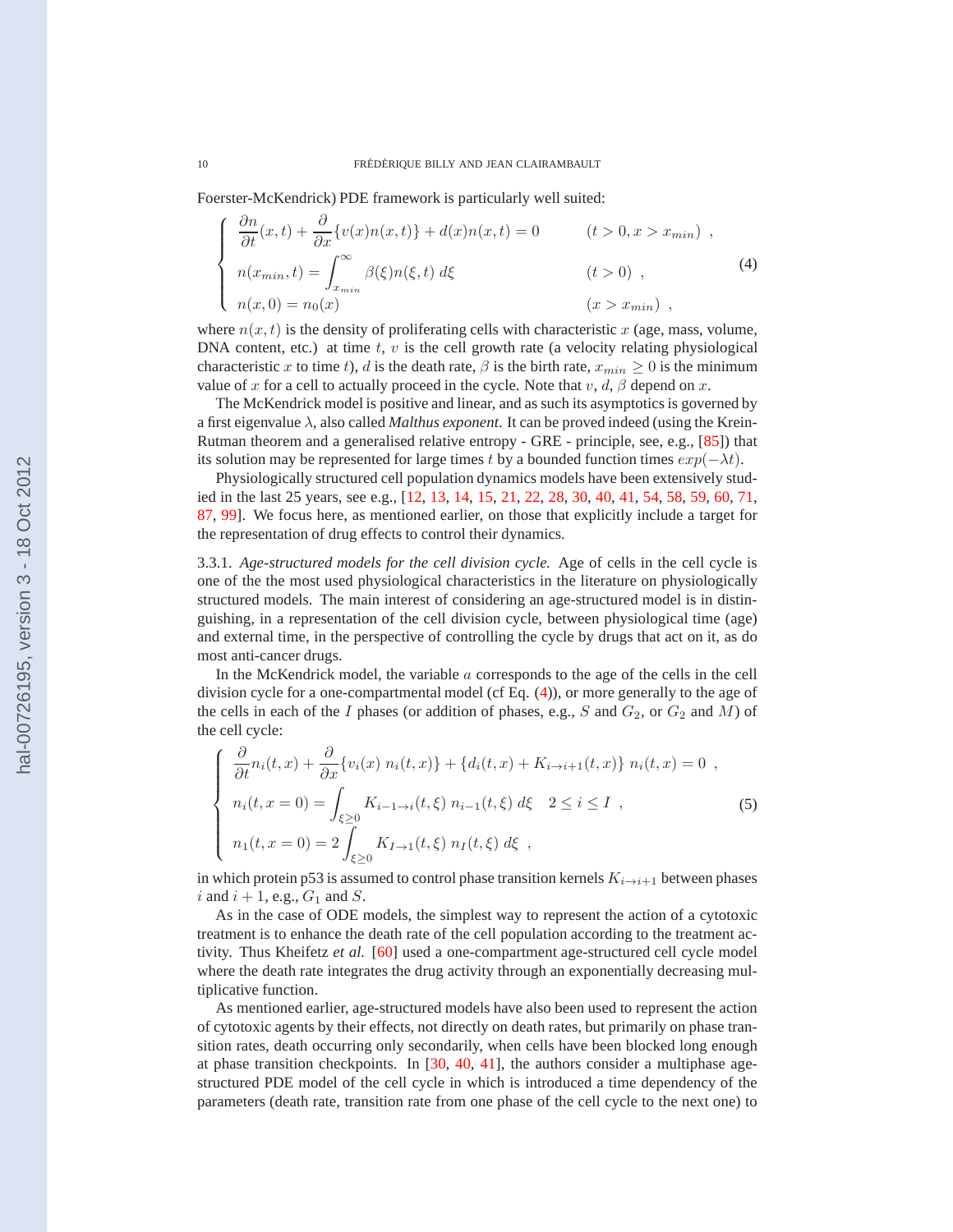analyse the effects of a circadian control (a biologically known physiological control with period 24 hours) on tissue proliferation, in particular tumour growth, with or without therapy. Thus in [\[40,](#page-20-0) [41\]](#page-20-0), the authors compare the growth rate (Malthus exponent) of a cell population submitted to different time-periodic controls between them, including the case of a no control (i.e., a control function being replaced by a multiplicative constant set to an average of the control function it is compared to).

In [\[30\]](#page-20-0), it is proved that when transition rates  $K_{i\rightarrow i+1}(t, x)$  are time-independent, the stiffer these rates behave as a function of age x, the lower is the Malthus exponent  $\lambda$ . More precisely, if the cycle phase duration probability density function (p.d.f.)  $K(x)e^{-\int_0^x K(\xi) d\xi}$ 

(which is indeed a p.d.f., on  $\mathbb{R}_+$  provided that  $\int_0^{+\infty}$  $K(\xi) d\xi = +\infty$ ) is taken in a family of laws with fixed mean  $\mu$  and varying variance  $\sigma^2$ , then  $\lambda$  is an increasing function of  $\sigma^2$ . In other words, the higher the incertitude on the phase duration, the higher the growth ex-

ponent. This result is not completely original, and it corresponds to the intuitive notion that healthy cell populations are well synchronised with respect to cell cycle timing, passing from one phase to the following one in good order, whereas cancer cells are more loosely coordinated, resulting in a higher growth rate for a cancer cell population.

This being settled, the question of a target for periodic control by physiological or pharmacological inputs may be assessed in the McKendrick model. A rather unexpected result proved in [\[43\]](#page-20-0) (Theorem 2.1) is that when a *time-periodic control* is exerted only on death rates, then the Malthus exponent  $\lambda$  is always higher than its counterpart for an uncontrolled time-stationary model designed with the same time-averaged coefficients (death rates). Otherwise said, periodic gating control exerted on death rates enhances proliferation. But if the same periodic control is exerted only on transition rates instead of death rates, then no clear hierarchy can be found between the periodic and the stationary  $\lambda s$  [\[40,](#page-20-0) [41,](#page-20-0) [42\]](#page-20-0). This theoretical finding, combined with the fact that protein p53 is known to exhibit periodic oscillations in case of DNA damage exerted by a cytotoxic drug ([\[62,](#page-21-0) [64\]](#page-21-0), see also recent reviews and new physiologically based models for p53 oscillations in [\[45,](#page-20-0) [91,](#page-22-0) [92\]](#page-22-0)), together with the fact that cytotoxic drugs themselves often show variations in their concentrations that are under the dependence of periodically controlled enzymes of the cell metabolism, induces to consider as more likely an action of cytotoxic drugs on cell cycle phase transition rates rather than only directly on death rates.

In [\[30\]](#page-20-0), an optimisation problem is considered, consisting in minimising the exponential growth rate  $\lambda_C$  of a population of tumour cells submitted to a phase-specific cytotoxic therapy under a toxicity constraint on the population of healthy cells. This constraint is also represented by an exponential growth  $\lambda_H$  to be maintained over a (tunable) constant value Λ. The phase-specific chronotherapy results in the blocking of cells at the  $G_2/M$  checkpoint, and subsequent cell death when too much time has been spent in such blocked status, for cells that are committed in the division cycle. As mentioned earlier, in the absence of physiological knowledge on how cell death occurs after cell cycle arrest, subsequent cell death is coarsely represented in numeric simulations in [\[30\]](#page-20-0) by a maximum number of runs of the division cycle, i.e., a limited number of loops on age  $x$  for transition rates. It results after this number is passed in a null transition rate  $K_{i-1\to i}(t, a)$  and null boundary  $term$  $K_{i-1\to i}(t,\xi)$   $n_{i-1}(t,\xi)$  d $\xi$  for all phases i. The model in a 2-phase form has  $\xi \ge 0$ been partly (i.e., without drug control) identified on biological data (an NIH-3T3 cell line,

mouse embryonic fibroblasts in culture) by using the FUCCI fluorescence method [\[89,](#page-22-0) [90\]](#page-22-0). Only simulations have been performed, and the model has been only partly identified, but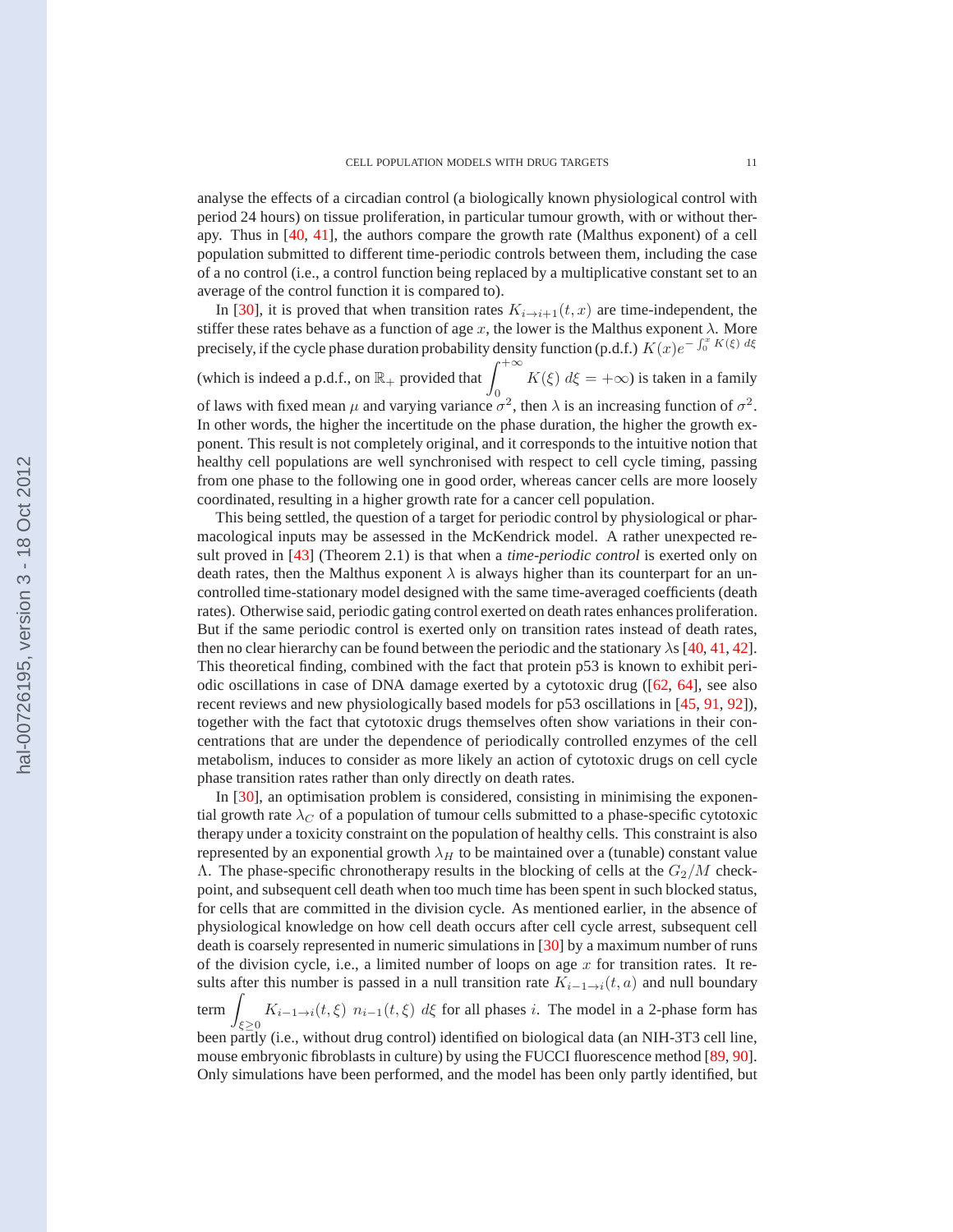<span id="page-11-0"></span>optimal control strategies for a periodic drug delivery are proposed in [\[30\]](#page-20-0) , that successfully solve the problem, decreasing the cancer growth rate while maintaining the healthy cell population growth rate over a given threshold.

Other works model cytostatic, rather than cytotoxic, effects by an action on the ageing velocity  $v$  in Eq.  $(4)$ . Thus, Hinow *et al.* [\[58\]](#page-21-0) investigated the effect of lapatinib (a cytostatic drug that is known to become cytotoxic at high doses) on proliferating and non-proliferating cells. To be consistent with experimental data the authors considered a slowing (cytostatic) effect of the drug on the velocity of ageing in the proliferative cell population in  $G_1$  (i.e., with the notations of Eq. [\(4\)](#page-9-0)), they took  $v(a) = 1 - \delta(a, t)$  where the function  $\delta$  also depended on the drug dose), and simultaneously, at high drug doses, a cytotoxic effect (death term) on the two cell populations.

Another way to represent cell population growth control by cytostatics in age-structured models is to send (and to maintain) proliferating cells in a quiescent phase where they do not proliferate. Gabriel *et al.* [\[51\]](#page-21-0) investigated the effect of erlotinib, another cytostatic drug, on cancer cells, using an age-structured model that includes a proliferative compartment and a quiescent one. They assumed that the rate of proliferating cells that become quiescent is an increasing function of the cytostatic drug dose. This simple linear McKendrick model is written as

$$
\frac{\partial}{\partial t}p(t,x) + \frac{\partial}{\partial x}p(t,x) + \{\mu + K(x)\} p(t,x) = 0 ,
$$
  
\n
$$
p(t,x=0) = 2(1-f) \int_{\xi \ge 0} K(\xi) p(t,\xi) d\xi ,
$$
  
\n
$$
p(t,x=0) = p_0(x) ,
$$
  
\n
$$
\frac{d}{dt}Q(t) = 2f \int_{\xi \ge 0} K(\xi) p(t,\xi) d\xi - \nu Q(t) ,
$$
  
\n
$$
Q(0) = Q_0 ,
$$
 (6)

and the drug target here is  $f$ , rate of escape at mitosis towards the siding phase  $Q$ ,  $f$  to be enhanced by a cytostatic drug. The model was identified on the human Non Small Cell Lung Cancer (NSCLC) cell line PC-9 submitted to erlotinib.

3.3.2. *Extension to delay differential models.* Following a 30 year-old tradition of models for haematopoiesis that date back to [\[67\]](#page-21-0), using a distinction between proliferating and nonproliferating (i.e., quiescent) cell compartments, Adimy *et al.* designed a model with continuous age and discrete maturity structure [\[1\]](#page-19-0). In its delay-differential version (obtained by integration of an age-structured PDE model along characteristics [\[49,](#page-20-0) [85\]](#page-22-0)), the model describes at each maturation stage  $i$  the dynamics of both quiescent cells with density  $x_i$  and proliferating cells  $y_i$ . It may be written as

$$
\begin{cases}\n\dot{x}_i(t) = -\delta_i x_i(t) - w_i(t) + 2(1 - K_i) \int_0^{\tau_i} e^{-\gamma_i a} f_i(a) w_i(t - a) da \\
+ 2K_{i-1} \int_0^{\tau_{i-1}} e^{-\gamma_{i-1} a} f_{i-1}(a) w_{i-1}(t - a) da ,\n\end{cases} (7)
$$
\n
$$
\dot{y}_i(t) = -\gamma_i y_i(t) + w_i(t) - \int_0^{\tau_i} e^{-\gamma_i a} f_i(a) w_i(t - a) da ,
$$

where  $K_i$ , with  $K_0 = 0$  ( $i = 0$  representing the stem cell state), is the rate of cells that differentiate to the next maturation stage  $(i + 1)$ ,  $\gamma_i$  and  $\delta_i$  are death rates at stage i in the proliferating and quiescent states respectively,  $w_i(t) := \beta_i(x_i(t))x_i(t)$ , where  $\beta_i$  is

 $\sqrt{ }$ 

 $\begin{array}{c} \hline \end{array}$ 

 $\overline{\phantom{a}}$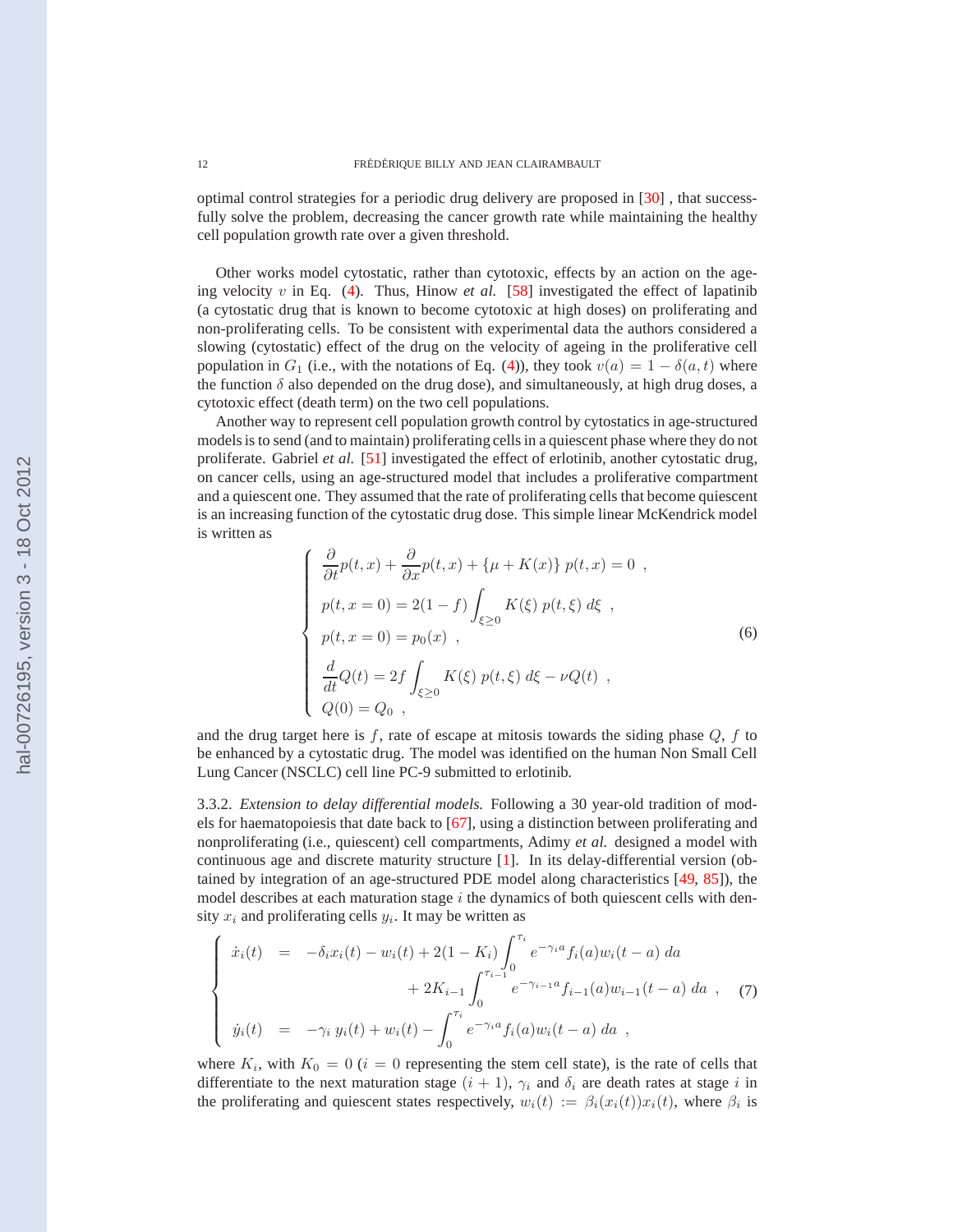a nonlinear feedback ("reintroduction function", often taken as a decreasing Hill function with limit zero at infinity, following [\[67\]](#page-21-0)) from the *i*th quiescent to the *i*th proliferating phase. The introduction of the discrete maturity state  $(i = 1...I)$  allows to represent the action of redifferentiating agents such as ATRA on the differentiation rates  $K_i$ , that in AML are zero at some stage  $i$ , e.g., at the promyelocyte stage in APL. In this setting, one can also represent the action of cytotoxic drugs by an increase in the death rates  $\gamma_i$ in the proliferating phase, and of cytostatic drugs by a decrease in the feedback functions  $\beta_i$ , considered here as representing (formerly in the boundary terms in the original PDE) the dependence on growth factor receptors that is negatively impacted by cytostatic drugs. Stability analyses were performed and theoretical drug targets, involving both proliferation and differentiation, were proposed on  $\beta$  functions and rates K (see [\[2,](#page-19-0) [79,](#page-22-0) [80\]](#page-22-0) and references therein). They involve an inequality on model parameters at a non trivial equiibrium point, the existence of which is proven under conditions in [\[79\]](#page-22-0). Such stability conditions can be guidelines in the future to use such models as a rationale for the delivery of drugs in combined therapies mixing cytotoxic (acting on death rates  $\gamma$  and  $\delta$ ), cytostatic (acting on the feedback function  $\beta$ ) and redifferentiating (acting on differentiation rate K) molecules, aiming at re-establishing a lost equilibrium. For the time being, the focus in modelling has been set on combinations between cytotoxics and cytostatics. This is in particular the case of AML with a mutation of the Flt-3 growth factor receptor (Flt3-ITD gene duplication, resulting in an abnormal tyrosine kinase, that does not need its normal ligand to be activated), which is present in about 30% of all AMLs, generally resulting in poor prognosis [\[55\]](#page-21-0).

3.3.3. *Other physiologically structured transport equations.* Physiologically structured models have also been used to study the dynamics of metastatic cell population. Instead of considering age of cells in the cell cycle as the main structure variable, these models consider the size of the metastatic colony  $[15, 28, 59]$  $[15, 28, 59]$  $[15, 28, 59]$  $[15, 28, 59]$  $[15, 28, 59]$ . Thus, denoting by x the tumour size, Iwata *et al.* [\[59\]](#page-21-0) assumed that a primary tumour was generated from a single cell at time  $t = 0$ , grew at rate  $v(x)$  and emitted at rate  $\beta(x)$  metastatic single cells that developed as the primary tumour. The growth rate  $v(x)$  was assumed to follow a Gompertz model:

$$
v(x) = \alpha x \log\left(\frac{b}{x}\right) \tag{8}
$$

and the evolution of the colony size distribution of metastatic tumours with cell number  $x$  at time  $t$  was assumed to be governed by a McKendrick model (cf Eq.  $(4)$ ). So that this model is a combination of a Gompertz model and of an age-structured one. In [\[15\]](#page-19-0) Barbolosi *et al.* proposed a mathematical analysis of this model. Later, Benzekry *et al.* [\[28\]](#page-20-0) introduced in this model the effect of docetaxel, an M phase-specific cytotoxic drug, using a PK-PD three-compartmental model and an interface model to determine the drug exposure. The effect of this drug was modeled via a death term in the growth velocity. In the same work, they also analysed the effect of several infusion schedules of an anti-angiogenic agent. To do this, they considered an additional equation (ODE) for the time evolution of the carrying capacity, just as done by Hahnfeldt *et al.* in [\[57\]](#page-21-0) (cf Section [3.2\)](#page-7-0), in which they introduced a death term as a function of the concentration in the anti-angiogenic agent. These authors accounted for the experimentally observed phenomenon of metastatic acceleration after anti-angiogenic therapy (using endostatin) and analysed the influence of several infusion schedules on this phenomenon. Finally, they compared the effect both on the primary tumour and on the number of metastases of several infusion schemes of combination of etoposide (cytotoxic drug) and bevacizumab (anti-angiogenic agent).

Transitions between the phases of the cell cycle are accompanied by changes in DNA content, from *2n* to *4n* DNA content during S phase, so that models structured by DNA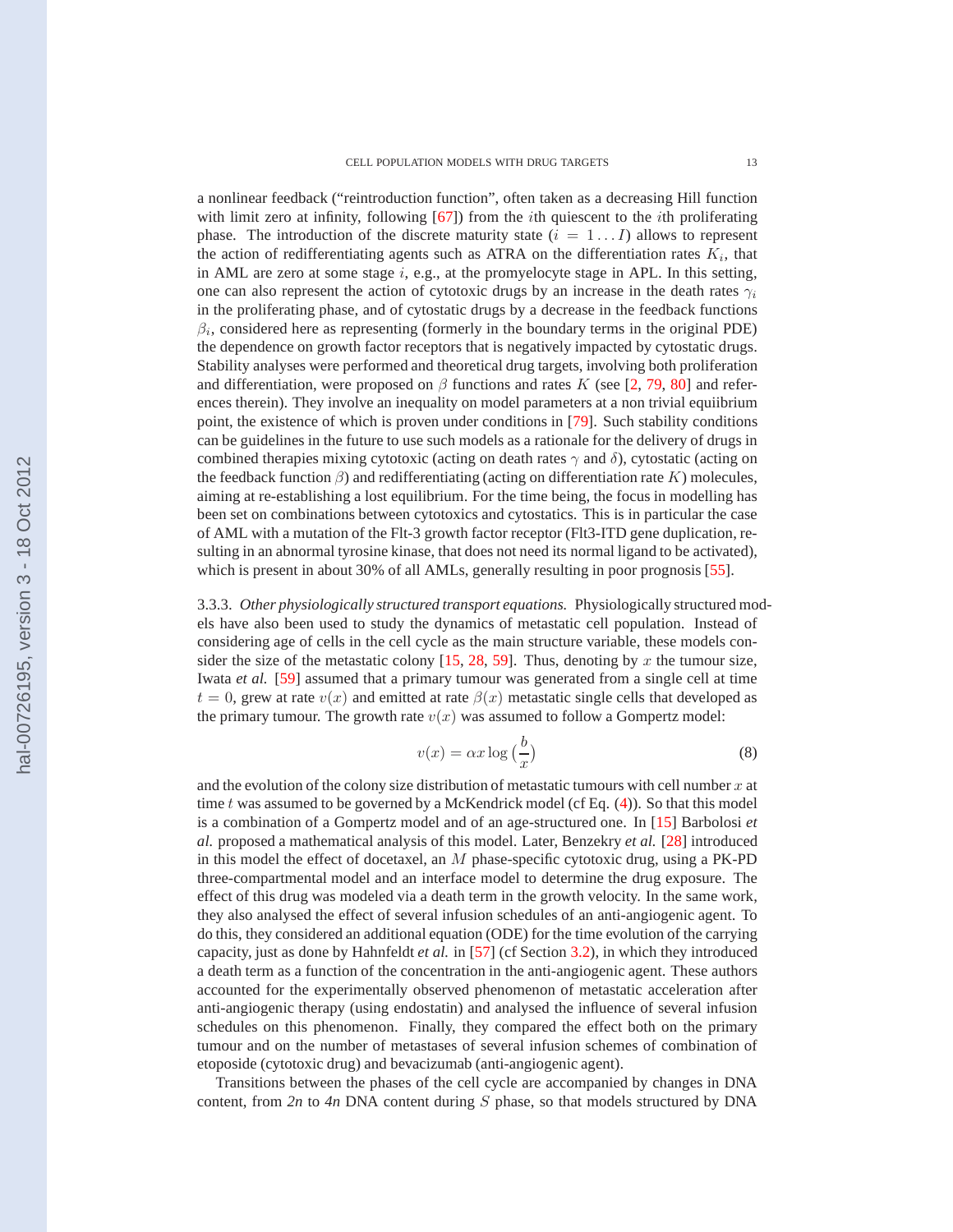content have also been developed. Basse *et al.* [\[18\]](#page-19-0) proposed a model for the four phases of the cell cycle in which obviously only cells in S phase undergo DNA changes. To account for DNA variability induced by flow cytometry, the authors also introduced in the equation on the density of cells in  $S$  phase with DNA content  $x$  at time  $t$  a dispersion term. This model enabled them to compare calculated flow cytometry profiles with experimental ones. Later, Basse *et al.* [\[19,](#page-19-0) [20\]](#page-19-0) extended this model by adding an apoptosis phase that could be reached via transition from the mitotic phase. The authors also introduced an age structure in the  $M$  phase of the cell cycle, so that this phase is included in this model. They use a model structured in both age and DNA content. This extended model enabled them to analyse the effects on tumour cell lines of paclitaxel, an M phase-specific anti-cancer agent known to induce mitotic cell cycle arrest and cell death via a transition from the mitotic phase to the apoptotic one blocks mitotic spindle dissociation, thus preventing cytokinesis, the last part of mitotic phase, during which a dividing cell actually becomes two). The model parameters were determined by fitting them to experimental profiles obtained by cytometry.

Other models consider several physiological variables as structure variables. Thus Bekkal Brikci *et al.* [\[23,](#page-19-0) [24\]](#page-19-0) developed an age-structured model that was also structured by the amount of the complex cyclin D/(Cdk4 or 6), known to be the main regulator of the cell cycle at the restriction point R in late  $G_1$  phase, an age after which cells are irreversibly committed to proceed towards division [\[72\]](#page-21-0). The model considers a global proliferative phase that is age- and cyclin D/(Cdk4 or 6)-structured and a quiescent one that is not physiologically structured. The exchanges of cells between the proliferative compartment and the quiescent one depend on Hill functions of the total cell population, as in Mackey's models [\[67\]](#page-21-0). Although the inclusion of drug control has been in [\[24\]](#page-19-0) postponed to 'the future', the model is adapted to represent targets for cytostatics at the level of these exchanges and for cytotoxics either on death rates or on boundary terms for the proliferating population. More recently, Borges *et al.* [\[32,](#page-20-0) [33\]](#page-20-0) considered the age-independent version of this model, i.e., a cyclin-structured model, still without drug targets.

Also Frieboes *et al.* [\[50\]](#page-21-0) developed a spatial transport equation model of tumour growth to predict the response to a drug that also takes into account cell phenotype, i.e., that distinguished between drug sensitive and drug resistant viable tumour cells. In this model, cell proliferation and death depend on the intratumoral concentrations of oxygen, nutrients and a cytotoxic drug (additionally represented by spatial reaction-diffusion equations).

3.3.4. *Models integrating space and age-structure.* As mentioned earlier, the most relevant level to describe proliferation and its control by drugs is clearly the cell population level, but the level of local surrounding cell populations must also be considered, in particular to account for the interactions between the tumour and its environment. Bresch *et al.* [\[34\]](#page-20-0) developed a tumour growth model in which cell cycle regulation also depends on the tumour environment, typically cell density and oxygen level. The authors considered two proliferative phases  $P_1$  and  $P_2$ , representing respectively  $G_1$  before the restriction point [\[72\]](#page-21-0), and the rest of the cell cycle (remainder of  $G_1$  and  $S/G_2/M$ ), two proliferative phases to which a quiescent phase  $Q$  is added. They assumed that only proliferative phases were age-structured and they added an advection term to model the passive transport of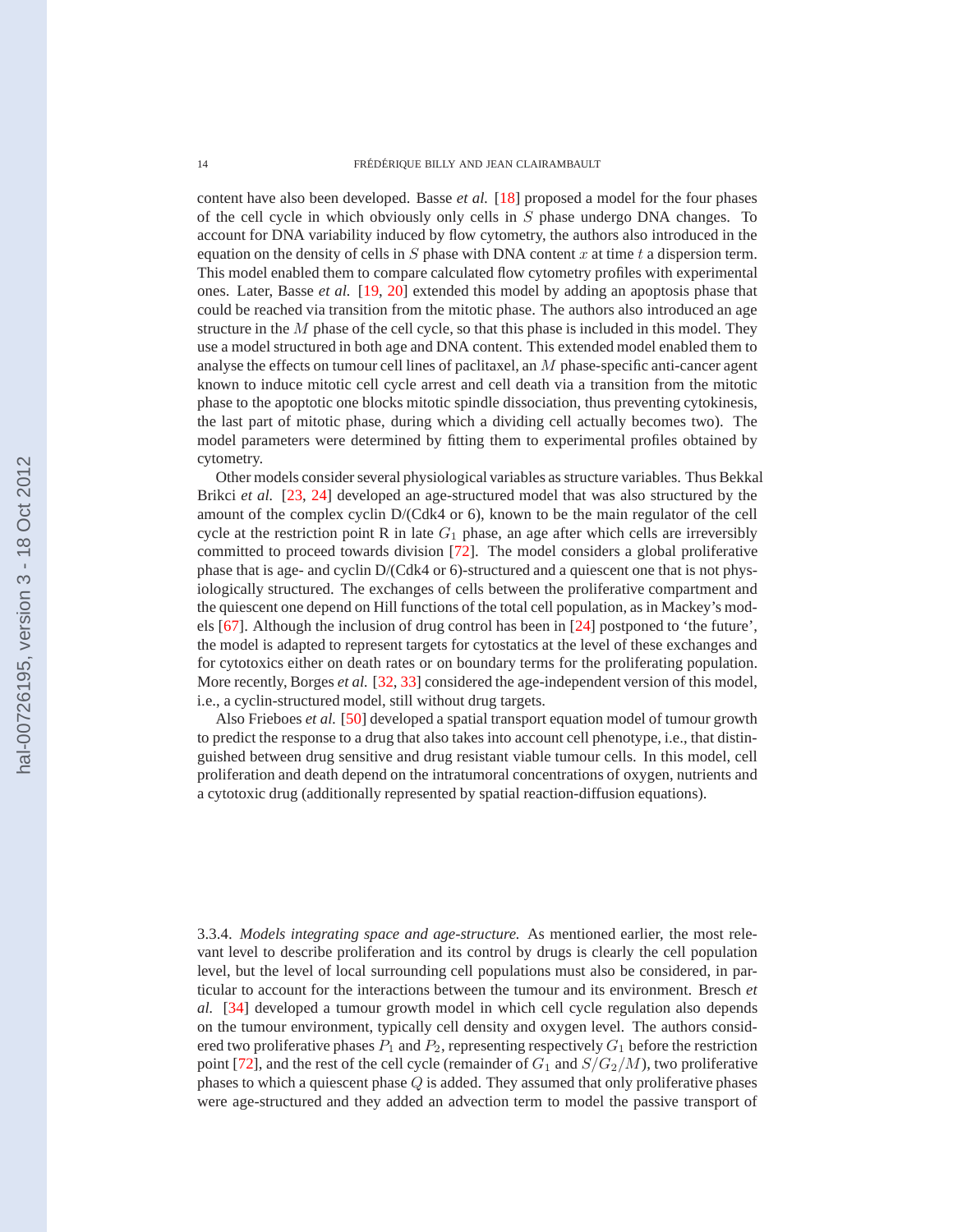tumour cells induced by cell division:

$$
\begin{cases}\n\frac{\partial P_1}{\partial t} + \frac{\partial P_1}{\partial a} + \nabla \cdot (\mathbf{v}_{\mathbf{P}_1} P_1) = 0, \\
\frac{\partial P_2}{\partial t} + \frac{\partial P_2}{\partial a} + \nabla \cdot (\mathbf{v}_{\mathbf{P}_2} P_2) = 0, \\
\frac{\partial Q}{\partial t} + \nabla \cdot (\mathbf{v}_{\mathbf{Q}} Q) = (1 - f) P_1(a = a_{max, P_1}) - \left[\frac{\partial f}{\partial t}\right]^+ Q(t^-), \\
P_1(a = 0) = 2 P_2(a = a_{max, P_2}), \\
P_2(a = 0) = f P_1(a = a_{max, P_1}) + \left[\frac{\partial f}{\partial t}\right]^+ Q(t^-),\n\end{cases} \tag{9}
$$

where  $P_i = P_i(t, x, y, z, a)$ ,  $(i = 1, 2)$ ,  $Q = Q(t, x, y, z)$ , a representing the age of cells in each proliferative phase,  $\nabla$  denotes the derivative with respect to the 3d-space variable  $\mathbf{x} = (x, y, z), \mathbf{v_{P_1}}, \mathbf{v_{P_2}}, \mathbf{v_Q}$  are the velocities (in 3d-space with respect to time t) in the phases  $P_1$ ,  $P_2$ , Q respectively,  $a_{max,P_1}$  and  $a_{max,P_2}$  the maximal age a cell can spend in  $P_1$  and  $P_2$  respectively,  $[\cdot]^+$  the positive part. The function f is a boolean function that depends on time and space, equal to one if there is no overpopulation and no hypoxia at space location  $x = (x, y, z)$  and time t, equal to zero otherwise. Assuming that the three velocities were equal and that the total number of tumour and healthy cells was constant yielded an additional equation to compute the velocity. Bresch *et al.* [\[34\]](#page-20-0) analysed the influence on tumour growth of a membrane surrounding this tumour. Ribba *et al.* [\[87\]](#page-22-0) considered a simplified version of this model as they did not account for the oxygen but they considered the action of matrix metalloproteinases (MMPs). MMPs are enzymes secreted by tumour cells, known to digest the extracellular matrix so as to facilitate local invasion by tumour cells. Using this model, Ribba *et al.* analysed the effect of MMP inhibitors (MMPIs), anti-cancer agents known to reduce cancer growth in animal models but whose clinical development was not as successful as expected (they were too toxic). In this model, MMPIs were assumed to promote the passage of proliferative cells into the quiescent phase at the restriction point. They assessed the therapeutic benefit of MMPIs via a parameter that compared the proportion of quiescent cells in a population submitted to treatment with the one in the same population without treatment. Later, Billy *et al.* [\[31\]](#page-20-0), based on the model developed by Bresch *et al.* [\[34\]](#page-20-0), investigated the effects on tumour growth of an anti-angiogenic therapy. They coupled, via oxygen concentration, the model developed by Bresch *et al.* with a continuous PDE model of angiogenesis that accounts for the density of endothelial cells (ECs, cells that constitute blood vessels), oxygen and some pro- and antiangiogenic substances. The authors investigated the effect of an anti-VEGF therapy (VEGF being the main pro-angiogenic factor) that consisted in increasing the local concentration of endostatin, an anti-angiogenic factor that competes with VEGF for binding to EC receptors. This therapy was modelled through an endostatin oversecretion since endostatin was known to be endogenously secreted by tumour cells. Thus, in this model, endostatin is assumed to directly target VEGF binding to ECs since an increase of endostatin concentration induces a decrease of the VEGF binding rate to ECs, which leads to lower activation of ECs by VEGF, i.e., lower proliferation and migration rates of ECs and even EC death for high endostatin concentrations (more details can be found in [\[31\]](#page-20-0) Sections 3 and 4). Such therapy can lead to regression of the vascular network and thus induce hypoxia or even death of tumour cells. Several infusion schedules were studied and their efficacies on the tumour volume were compared. The authors highlighted the existence of a critical local concentration of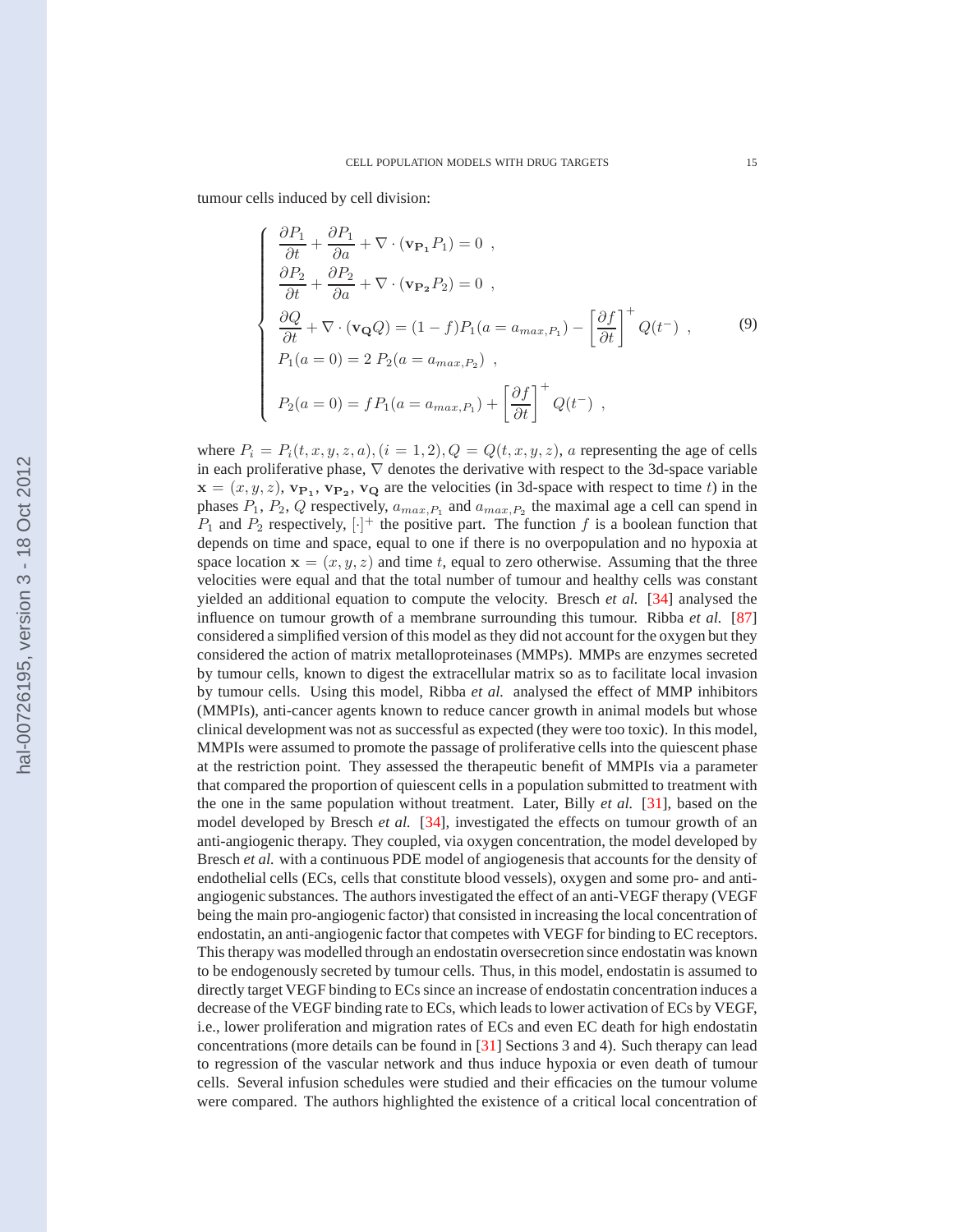endostatin below which it was more efficacious on tumour growth to increase the rate of oversecretion of endostatin instead of its duration and above which the opposite was true.

Following the line of previous articles [\[5,](#page-19-0) [6\]](#page-19-0), Alarcón *et al.* proposed in [\[7\]](#page-19-0) a multiscale model using a cellular automaton (for the vascular network), ODEs (for the cell cycle) and PDEs (for oxygen and VEGF diffusion). Ribba *et al.*, following the line of their 2006 article [\[87\]](#page-22-0) published in 2009 another multiscale model to study the effects of cell cycle specific drugs by introducing pharmacokinetic-pharmacodynamic representation of the drug fate [\[88\]](#page-22-0). In a more recent model, Powathil *et al.* [\[86\]](#page-22-0) used in a way close to the Alarcón models a multiscale model of a hybrid nature, integrating the cell cycle and the vascular environment by an ODE system and a cellular automaton, and the diffusion of both oxygen and anticancer drugs by spatial PDEs. This allowed these last authors to study and optimise theoretical combinations of various cell cycle phase specific drugs acting on a tumour cell population.

### 3.4. **Cell Darwinism, adaptive dynamics, phenotype-structured population models.**

3.4.1. *Cancer as an evolutionary disease.* The idea that cancer is an evolutionary disease is not new, but strangely enough, not many articles on this theme, let alone on mathematical models on Darwinism in cancer cell populations, have been published so far, according to a recent review [\[4\]](#page-19-0), even though the necessity to consider cancer evolution as amenable to a Darwinian selection principle is becoming popular [\[52,](#page-21-0) [53\]](#page-21-0). The idea promoted by Gatenby *et al.* in these recent articles is that tumour eradication is a difficult goal to achieve, and that it can even have adverse consequences, inducing resistant cell subpopulations that will be impossible to control, so that stabilising the tumour (obtaing "dormancy", i.e., a nonproliferative state) rather than trying to eradicate it should be more reasonable and more successful in terms of life expectancy for cancer patients. Towards this aim, metronomic chemotherapy that consists in chronic administration of low chemotherapeutic drug doses, as advocated for instance in [\[84\]](#page-22-0), and studied from a modelling point of view in [\[56\]](#page-21-0), might contribute to some extent.

Note that it is a resistance phenotype, not a genotype, that is taken into account in such models. Whereas the genetic paradigm, i.e., cancer due to a single "renegade" mutated cell developing in a malignant clone, has most often been considered as the only explanation of evolution towards cancer, with little attention brought so far to (possibly reversible) environmental effects exerted at the level of cell populations, and this may partly explain the present state of publications regarding cancer as an evolutionary disease. In the perspective of cell Darwinism, which always concerns populations of individual cells, considering drug effects as part of an environmental pressure resulting in selection and possibly speciation (emergence of a *genetically* resistant species) is a rather new idea in mathematical modelling to account for evolution towards drug resistance in a cancer cell population.

3.4.2. *Phenotype-structured population models.* These models, that are widespread in the ecological modelling community, are only beginning to diffuse in the cancer biological modelling world. They can be used to describe the dynamics of different cell populations in interaction, healthy or tumour, with the addition of environmental variables such as nutrients, natural molecules linked to the influence of energetic and metabolic settings, that are assumed to play a role in pharmacotherapeutics, of the immune system and drugs. Physiologically structured, usually without space variables - but nothing can be opposed in principle to the introduction of a spatial variable if it is relevant to the question at stake -, they consist of integro-differential equations to take into account the existence of nonlocal interactions, leading for instance to mutations in cell populations. An exemple is [\[44\]](#page-20-0),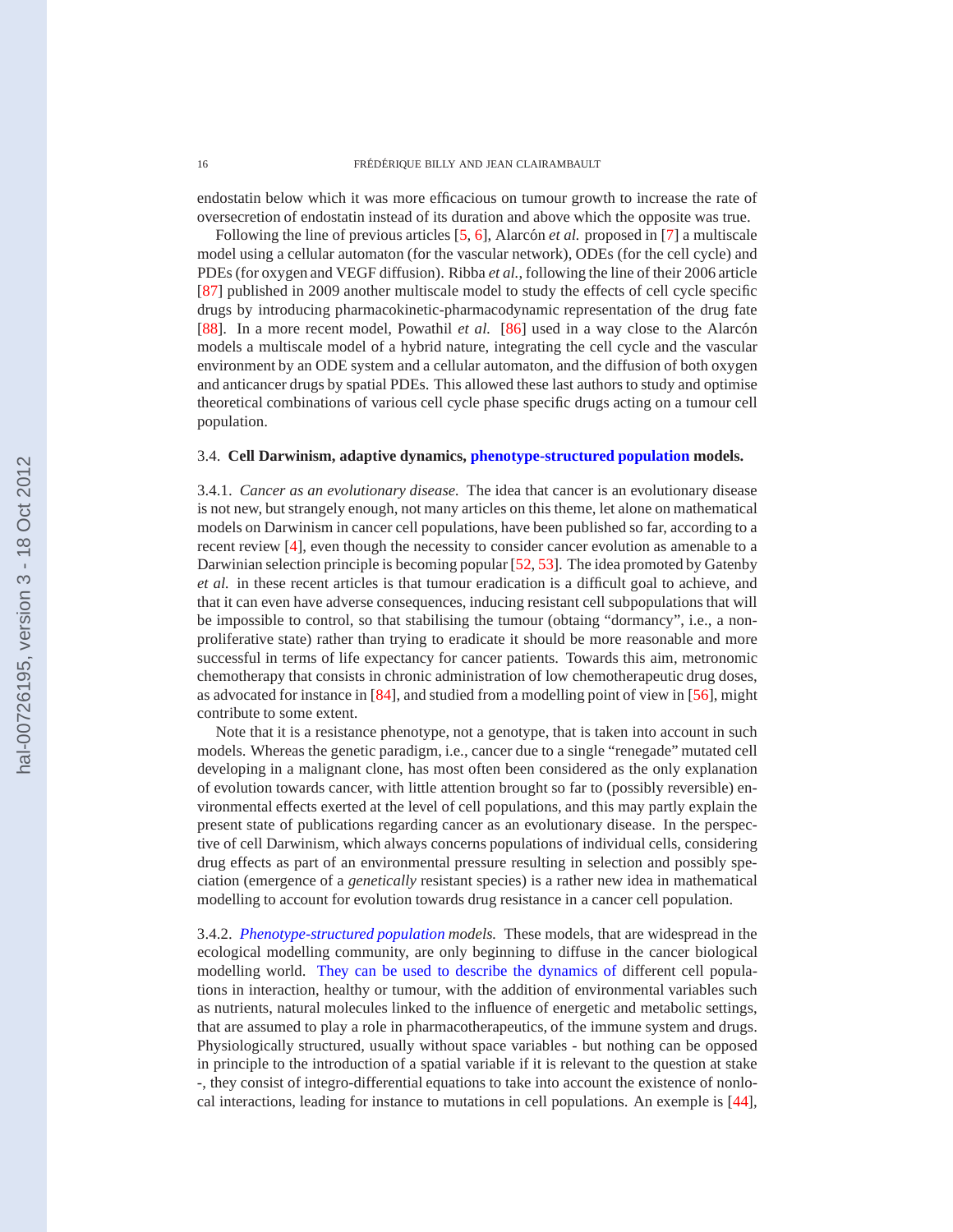<span id="page-16-0"></span>and another one, focusing on the problem of drug resistance is [\[66\]](#page-21-0), presented below. Finally, it is worth noting that a natural extension of these models are the kinetic-like models presented in a general setting in [\[25,](#page-20-0) [26,](#page-20-0) [27\]](#page-20-0), which are concerned with the description of cancer-immune competition.

3.4.3. *Phenotype-structured population models for drug resistance, general form.* This phenotype-structured population model relies on equations with a continuous structure variable representing, rather than age or any relevant molecule, a resistant phenotype ( $x =$ 0, no resistance;  $x = 1$ , completely resistant population), which may be reversible (if resistance is due to an epigenetic rather than genetic phenomenon) or not. In models of the type presented below (Eq.  $(10)$ ), evolution towards acquired drug resistance, i.e., the development of a subpopulation bearing a resistant phenotype, close to  $x = 1$ , may be the result of mutations, but it may also be the result of exchanges with the environment, without mutations, representing in the latter case possibly reversible acquired resistance [\[66\]](#page-21-0):

mutations and renewal

$$
\frac{\partial}{\partial t}n(x,t) = \overbrace{\frac{\theta}{1 + \alpha c_2(t)}}^{\theta} \left( \int r(y)M(y,x)n(y,t)dy - r(x)n(x,t) \right) + \underbrace{\left( \frac{r(x)}{1 + \alpha c_2(t)} - d(x)I(t) \right) n(x,t)}_{\text{growth with cystostatic thermipes and death}} - \underbrace{c_1(t)\mu(x)n(x,t)}_{\text{effect of cytotoxic thermpies}}.
$$
\n(10)

Here M is a mutation kernel, with radius *a priori* larger in the cancer than in the healthy cell population,  $\theta$  is the proportion of cells that undergo mutations at mitosis, and, introducing subscripts H and C for healthy and cancer cells  $n_H$  and  $n_C$ , competition in the environment is represented by variables  $I_H$  and  $I_C$  that may be only fixed linear combinations of the total healthy and cancer cell populations  $\int$  $\int_{x\geq 0} n_H(x,t) dx$  and  $\int_{x\geq 0} n_C(x,t) dx$ , but may also be variables in interaction with the environment, e.g., with cytokines.

3.4.4. *Mutations only.* The main interest of including a drug target on mutation rates is to represent genomic instability in cancer cells by a higher probability of mutation under the influence of a drug. This is presented in the frame of model equation (10) when  $\theta \neq 0$ . Nevertheless, at least in this setting, mutations do not seem to play the main part in the establishment of a resistant phenotype, yielding only diffusion around a Dirac  $\delta$  distribution for the dominant phenotype. This rules out the possibility of representing in this model acquired drug resistances only due to mutations of the target, as for instance imatinib resistance, for which mutations of the target, BCR-Abl protein, have been evidenced. Likely, other versions, focusing on mutations, of the same model, should be used in this case.

3.4.5. *Competition for resources and exchanges with the environment.* In this type of model, it is easy to obtain evolution towards resistance without mutations (i.e., setting  $\theta = 0$ ). In fact, the theorems demonstrated in [\[66\]](#page-21-0) (Theorems 3.1, 3.2, 3.3) state asymptotic convergence towards a single Dirac mass concentrated around a unique value of the phenotypic trait, and these theorems hold with or without mutations. The healthy cell population case is characterised by a homeostatic factor of the form  $\frac{1}{1+I(t)}$  before the proliferation term  $r(x)$ , where  $I(t)$  represents the total (healthy and cancer) cell population, preventing the healthy cell population from exploding, whereas in the cancer population case, no such homeostasis has been put in the evolution equation. The theorems in [\[66\]](#page-21-0) show that under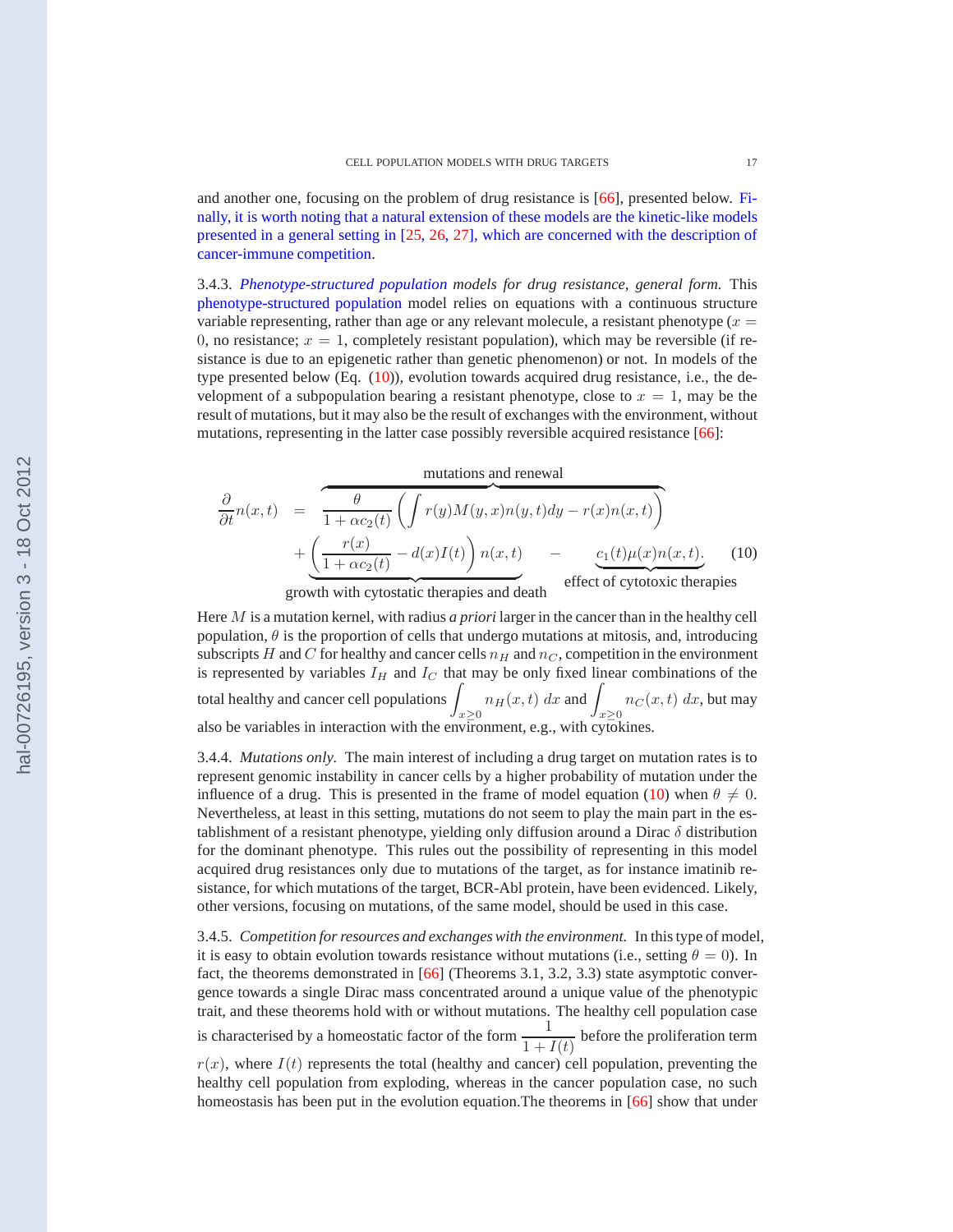a cytotoxic therapy, the convergence occurs towards a single Dirac mass (monomorphism of the fittest population), concentrated around  $x = 0$  in the healthy case, and concentrated around a fittest trait  $x_C \neq 0$ , i.e., a resistant phenotype, in the cancer case.

3.4.6. *Combining cytotoxic and cytostatic effects.* With settings close to those shown in Eq. [\(10\)](#page-16-0), neglecting mutations, but representing the action of two different drugs and a 2-dimensional resistance phenotype  $(x, y)$ , one corresponding to a cytostatic drug that acts on proliferation, and another one corresponding to a cytotoxic drug that acts on a death term, it is possible to obtain numerically dimorphism of asymptotic traits in the cancer cell population, one fittest subpopulation concentrated around  $(1, 0)$  and the other around  $(0, 1)$ (Fig. [2\)](#page-18-0), i.e., asymptotic coexistence of two different subpopulations, one resistant to the cytostatic, the other resistant to the cytotoxic drug. The 2-drug model for tumour cells runs

$$
\partial_t n(t, x, y) = \left[ \frac{r(x, y)}{1 + \mu_2(x, y)c_2(t)} - d(x, y)I(t) - \mu_1(x, y)c_1(t) \right] n(t, x, y), \quad (11)
$$

where  $c_1$  and  $c_2$  represent the effects of a cytotoxic and of a cytostatic drug, respectively, and  $I(t)$  is again the total (weighted) population of all cells, healthy and tumour, the term  $d(x, y)$  thus representing competition for space and nutrients, while  $\mu_1$  and  $\mu_2$  represent the targets for cytotoxic and cytostatic drugs, respectively.

Simulation results, with particular choices for the target functions (not shown), taking into account the fact that developing resistance hinders proliferation capacities, and with initial conditions centered around mean values  $(x, y) = (0.5, 0.5)$  show the possibility of evolution towards a dimorphic cell population under the simultaneous infusion of cytotoxic and cytostatic drugs, whereas, in the absence of therapeutic agents, the cell population remains monomorphic and evolves towards a totally sensitive (but highly proliferative) state, as illustrated on Fig. 1 and [2.](#page-18-0)



FIGURE 1. Cancer cells without therapies. Starting from an average 2d phenotype  $[(x, y) = (0.5, 0.5)$ , left], time evolution towards total sensitivity: no resistance. Model, simulation and figure adapted from [\[65\]](#page-21-0).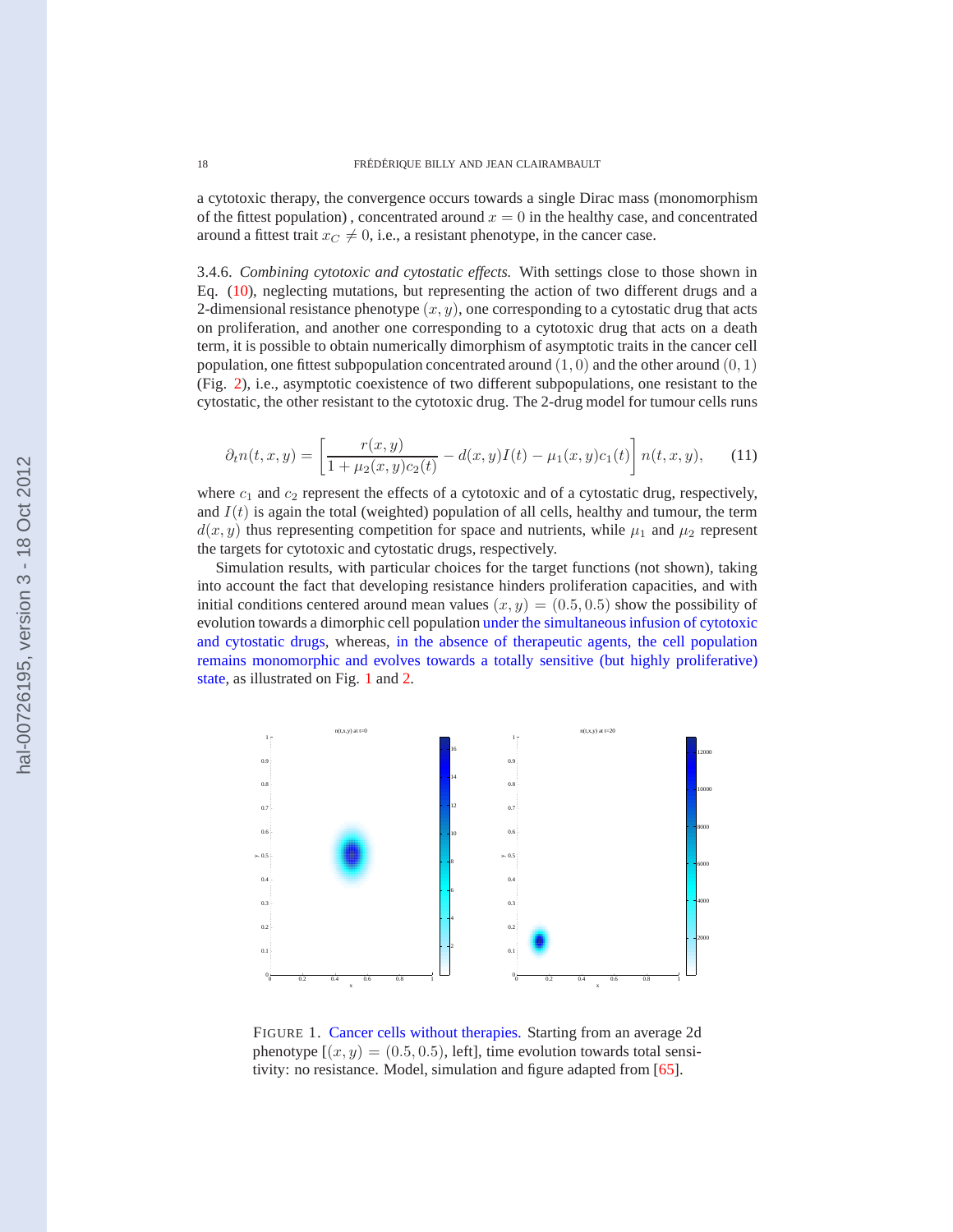<span id="page-18-0"></span>

FIGURE 2. Cancer cells with therapies. Starting from the same average 2d phenotype  $[(x, y) = (0.5, 0.5),$  left], time evolution towards two separate resistant clones, one resistant to the cytotoxic drug, the other one to the cytostatic drug. Model, simulation and figure adapted from [\[65\]](#page-21-0).

It is also possible, as numerically shown in [\[66\]](#page-21-0), Fig. 6.6, to obtain different asymptotic behaviours, in particular evolution towards resistance or extinction of the cancer cell population while keeping healthy cells alive, only by varying constant doses of the two drugs. This may be considered as a step towards drug delivery optimisation with respect to the question of avoiding drug resistance, by combining cytotoxic and cytostatic drugs.

Note that one can also (work underway in the line of [\[66\]](#page-21-0)) represent simultaneously space and an evolutionary phenotype in integro-differential models accounting for the evolution of tumour spheroids submitted to an externally delivered therapy. In this case, a 1d radial spatial coordinate is a relevant complementary variable that must be considered together with the cell phenotype responsible for drug resistance.

4. **Conclusion.** We have reviewed in this article some old and more recent models of proliferating cell population dynamics designed to theoretically solve problems of therapeutic optimisation encountered in the clinic of cancers, always considering them from the point of view of drug target representation. Polychemotherapy is usually the rule in oncology with a few known exceptions such as imatinib in chronic myelogenous leukaemia -, so that designing a rationale to optimally combine treatments acting on different functional targets in the physiological mechanisms that control proliferation in cell populations should eventually be a help in the clinic. This involves taking into account in multiscale mathematical models the moving physiological knowledge of these mechanisms, of how old and new drugs can modify them, and of how they can be investigated at the different levels of observation: single cell, cell population, and whole body as a collection of interacting cell populations. We stress that this program implies frequent interactions, going far beyond an attitude of sort of 'scientific service providers', between teams of mathematicians, biologists and clinicians, involving in a much more committed way mutual efforts to understand how each discipline can benefit of each others' representations and findings. We hope that this review of models and results, focusing on drug targets, can be helpful to this aim.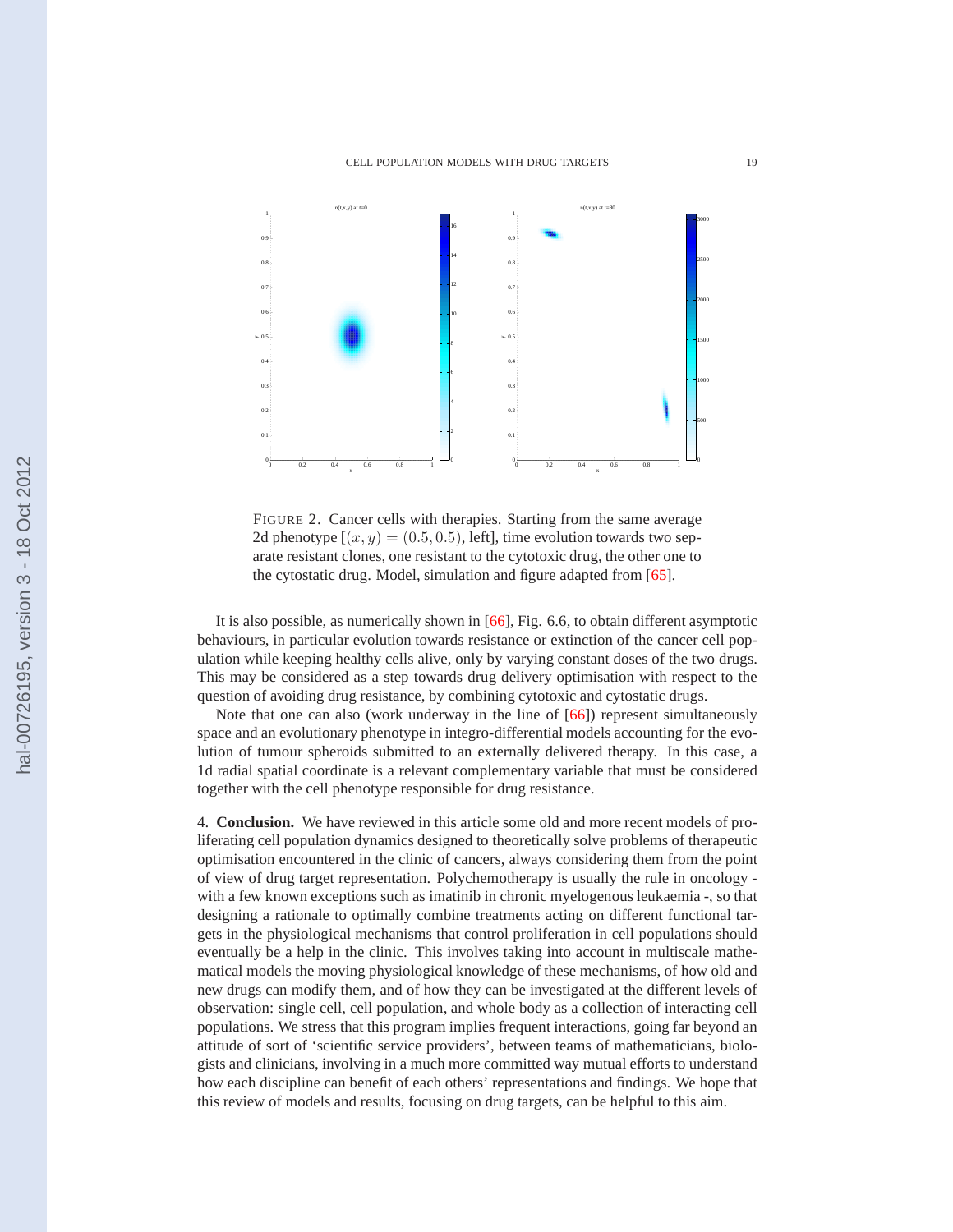<span id="page-19-0"></span>**Acknowledgments.** The authors are gratefully indebted to Alexandre Escargueil, Tommaso Lorenzi, Alexander Lorz, and Benoît Perthame for fruitful discussions and phenotypestructured population models for cell Darwinism in healthy and cancer cell populations.

#### **REFERENCES**

- [1] M. Adimy, F. Crauste, and A. El Abdllaoui. Discrete maturity-structured model of cell differentiation with applications to acute myelogenous leukemia. *Journal of Biological Systems*, 16:395–424, 2008.
- [2] M. Adimy, F. Crauste, and C. Marquet. Asymptotic behavior and stability switch for a mature-immature model of cell differentiation. *Nonlinear Analysis: Real World Applications*, 11:2913–2929, 2010.
- [3] Z. Agur, R. Hassin, and S. Levy. Optimizing chemotherapy scheduling using local search heuristics. *Operations Research*, 54:829–846, 2006.
- [4] C. A. Aktipis, V. S. Kwan, K. A. Johnson, S. L. Neuberg, and C. C. Maley. Overlooking evolution: A systematic analysis of cancer relapse and therapeutic resistance research. *PLoS One*, 6:e26100, 2011.
- [5] T. Alarcón, , H. M. Byrne, and P. K. Maini. A cellular automaton model for tumour growth in inhomogeneous environment. *J. Theor. Biol.*, 225(2):257–274, Nov 2003.
- [6] T. Alarcón, H. Byrne, and P. Maini. A mathematical model of the effects of hypoxia on the cell-cycle of normal and cancer cells. *Journal of Theoretical Biology*, 229:395–411, 2004.
- [7] T. Alarc´on, H. Byrne, and P. Maini. A multiple scale model for tumor growth. *Multiscale Model. Simul.*, 3:440–475, 2005. DOI. 10.1137/040603760.
- [8] A. Altinok, D. Gonze, F. Lévi, and A. Goldbeter. An automaton model for the cell cycle. *Interface focus*, 1:36–47, 2011.
- [9] A. Altinok, F. Lévi, and A. Goldbeter. A cell cycle automaton model for probing circadian patterns of anticancer drug delivery. *Adv Drug Deliv Rev*, 59(9-10):1036–1053, Aug 2007.
- [10] A. Altinok, F. Lévi, and A. Goldbeter. Optimizing temporal patterns of anticancer drug delivery by simulations of a cell cycle automaton. In M. Bertau, E. Mosekilde, and H. Westerhoff, editors, *Biosimulation in Drug Development*, pages 275–297. Wiley, 2008.
- [11] A. Altinok, F. Lévi, and A. Goldbeter. Identifying mechanisms of chronotolerance and chronoefficacy for the anticancer drugs 5-fluorouracil and oxaliplatin by computational modeling. *Eur J Pharm Sci*, 36(1):20– 38, Jan 2009.
- [12] O. Arino. A survey of structured cell population dynamics. *Acta Biotheor*, 43(1-2):3–25, Jun 1995.
- [13] O. Arino and M. Kimmel. Comparison of approaches to modeling of cell population dynamics. *SIAM J. Appl. Math.*, 53:1480–1504, 1993.
- [14] O. Arino and E. Sanchez. A survey of cell population dynamics. *J. Theor. Med.*, 1:35–51, 1997.
- [15] D. Barbolosi, A. Benabdallah, F. Hubert, and F. Verga. Mathematical and numerical analysis for a model of growing metastatic tumors. *Math Biosci*, 218:1–14, 2009.
- [16] D. Barbolosi and A. Iliadis. Optimizing drug regimens in cancer chemotherapy: a simulation study using a PK-PD model. *Comput Biol Med*, 31:157–172, 2001.
- [17] C. Basdevant, J. Clairambault, and F. Lévi. Optimisation of time-scheduled regimen for anti-cancer drug infusion. *Mathematical Modelling and Numerical Analysis*, 39:1069–1086, 2006.
- [18] B. Basse, B. C. Baguley, E. S. Marshall, W. R. Joseph, B. van Brunt, G. Wake, and D. J. N. Wall. A mathematical model for analysis of the cell cycle in cell lines derived from human tumors. *J Math Biol*, 47(4):295–312, Oct 2003.
- [19] B. Basse, B. C. Baguley, E. S. Marshall, W. R. Joseph, B. van Brunt, G. Wake, and D. J. N. Wall. Modelling cell death in human tumour cell lines exposed to the anticancer drug paclitaxel. *J Math Biol*, 49(4):329–357, Oct 2004.
- [20] B. Basse, B. C. Baguley, E. S. Marshall, G. C. Wake, and D. J. N. Wall. Modelling cell population growth with applications to cancer therapy in human tumour cell lines. *Prog Biophys Mol Biol*, 85(2-3):353–368, 2004.
- [21] B. Basse, B. C. Baguley, E. S. Marshall, G. C. Wake, and D. J. N. Wall. Modelling the flow cytometric data obtained from unperturbed human tumour cell lines: parameter fitting and comparison. *Bull Math Biol*, 67(4):815–830, Jul 2005.
- [22] B. Basse and P. Ubezio. A generalised age- and phase-structured model of human tumour cell populations both unperturbed and exposed to a range of cancer therapies. *Bull Math Biol*, 69(5):1673–1690, Jul 2007.
- [23] F. Bekkal Brikci, J. Clairambault, and B. Perthame. Analysis of a molecular structured population model with possible polynomial growth for the cell division cycle. *Mathematical and Computer Modelling*, 47:699–713, 2008.
- [24] F. Bekkal Brikci, J. Clairambault, B. Ribba, and B. Perthame. An age-and-cyclin-structured cell population model for healthy and tumoral tissues. *Journal of Mathematical Biology*, 57:91–110, 2008.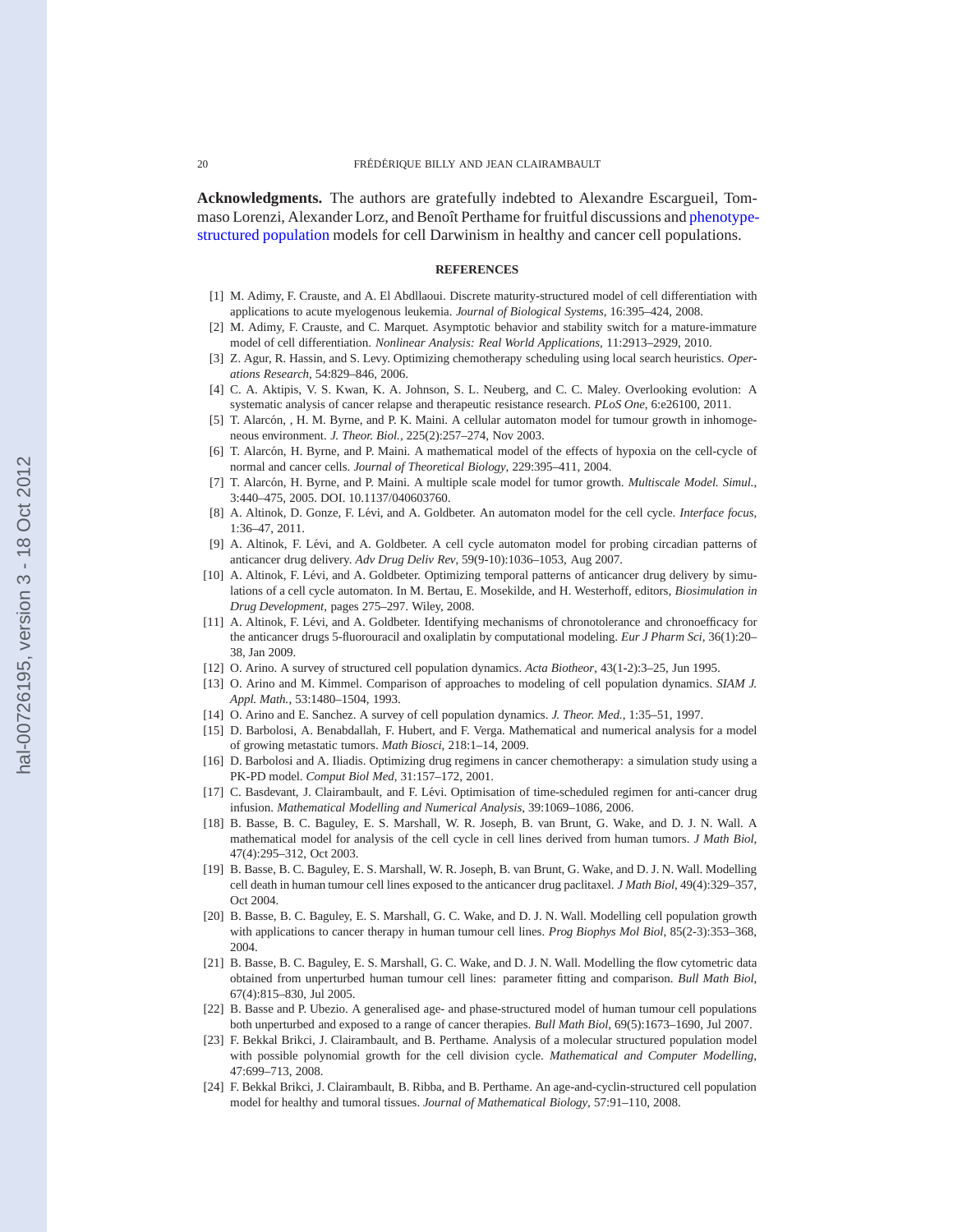- <span id="page-20-0"></span>[25] N. Bellomo. *Modelling Complex Living Systems – A Kinetic Theory and Stochastic Game Approach*. Birkhäuser, 2008.
- [26] N. Bellomo and M. Delitala. From the mathematical kinetic, and stochastic game theory to modeling mutations, onset, progression and immune competition of cancer cells. *Phys. Life Rev.*, 5:183–206, 2008.
- [27] A. Bellouquid and M. Delitala. *Modelling Complex Multicellular Systems A Kinetic Theory Approach*. Birkhäuser, Boston, 2006.
- [28] S. Benzekry, N. André, B. Assia, C. Joseph, C. Faivre, H. Florence, and D. Barbolosi. Modeling the impact of anticancer agents on metastatic spreading. *Mathematical Modelling of Natural Phenomena*, 7(1):306– 336, 2012.
- [29] F. Billy, J. Clairambault, and O. Fercoq. Optimisation of cancer drug treatments using cell population dynamics. In A. Friedman, E. Kashdan, U. Ledzewicz, and H. Schättler, editors, *Mathematical Models and Methods in Biomedicine*. Springer, New York, 2012. in press.
- [30] F. Billy, J. Clairambault, O. Fercoq, S. Gaubert, T. Lepoutre, T. Ouillon, and S. Saito. Synchronisation and control of proliferation in cycling cell population models with age structure. *Math. Comp. Simul.*, 2012. in press, available on line Apr. 2012.
- [31] F. Billy, B. Ribba, O. Saut, H. Morre-Trouilhet, T. Colin, D. Bresch, J.-P. Boissel, E. Grenier, and J.- P. Flandrois. A pharmacologically based multiscale mathematical model of angiogenesis and its use in investigating the efficacy of a new cancer treatment strategy. *Journal of Theoretical Biology*, 260(4):545– 562, 2009.
- [32] R. Borges, A. Calsina, and S. Cuadrado. Equilibria of a cyclin structured cell population model. *Discrete and Continuous Dynamical Systems Series B*, 11:613–627, 2009.
- [33] R. Borges, A. Calsina, and S. Cuadrado. Oscillations in a molecular structured cell population model. *Nonlinear Analysis: Real World Applications*, 12:1911–1922, 2011.
- [34] D. Bresch, T. Colin, E. Grenier, B. Ribba, and O. Saut. Computational modeling of solid tumor growth: the avascular stage. *SIAM J. Sci. Comput.*, 32(4):2321–2344, 2010.
- [35] H. Byrne and D. Drasdo. Individual-based and continuum models of growing cell populations: a comparison. *Journal of Mathematical Biology*, 58:657–687, 2009.
- [36] A. Chauvière, L. Preziosi, and H. Byrne. A model of cell migration within the extracellular matrix based on a phenotypic switching mechanism. *Mathematical Medicine and Biology*, 27:255–281, 2010.
- [37] J. Clairambault. Modelling oxaliplatin drug delivery to circadian rhythm in drug metabolism and host tolerance. *Adv. Drug Deliv. Rev.*, 59:1054–1068, 2007.
- [38] J. Clairambault. Modelling physiological and pharmacological control on cell proliferation to optimise cancer treatments. *Mathematical Modelling of Natural Phenomena*, 4:12–67, 2009.
- [39] J. Clairambault. Optimising cancer pharmacotherapeutics using mathematical modelling and a systems biology approach. *Personalized Medicine*, 8:271–286, 2011.
- [40] J. Clairambault, S. Gaubert, and T. Lepoutre. Comparison of Perron and Floquet eigenvalues in age structured cell division models. *Mathematical Modelling of Natural Phenomena*, 4:183–209, 2009.
- [41] J. Clairambault, S. Gaubert, and T. Lepoutre. Circadian rhythm and cell population growth. *Mathematical and Computer Modelling*, 53:1558–1567, 2011.
- [42] J. Clairambault, S. Gaubert, and B. Perthame. An inequality for the Perron and Floquet eigenvalues of monotone differential systems and age-structured equations. *C. R. Acad. Sci. (Paris) Ser. I Mathématique*, 345:549–554, 2007.
- [43] J. Clairambault, P. Michel, and B. Perthame. Circadian rhythm and tumour growth. *C. R. Acad. Sci. (Paris) Ser. I Math´ematique (Equations aux d´eriv´ees partielles) ´* , 342:17–22, 2006.
- [44] M. Delitala and T. Lorenzi. A mathematical model for the dynamics of cancer hepatocytes under therapeutic actions. *Journal of Theoretical Biology*, 297:88–102, 2012.
- [45] L. Dimitrio, J. Clairambault, and R. Natalini. A spatial physiological model for p53 intracellular dynamics. *J Theor Biol*, 316:9–24, 2013.
- [46] M. Doumic. Analysis of a population model structured by the cells molecular content. *Mathematical Modelling of Natural Phenomena*, 3:121–152, 2007.
- [47] B. Druker, M. Talpaz, D. Resta, B. Peng, E. Buchdunger, J. Ford, N. Lydon, H. Kantarjian, R. Capdeville, S. Ohno-Jones, and C. Sawyers. Efficacy and safety of a specific inhibitor of the BCR-ABL tyrosine kinase in chronic myeloid leukemia. *N. Engl. J. Med.*, 344:1031–1037, 2001.
- [48] A. Ergun, K. Camphausen, and L. M. Wein. Optimal scheduling of radiotherapy and angiogenic inhibitors. *Bull Math Biol*, 65(3):407–424, 2003.
- [49] C. Foley and M. C. Mackey. Dynamic hematological disease: a review. *Journal of Mathematical Biology*, 58:285–322, 2009.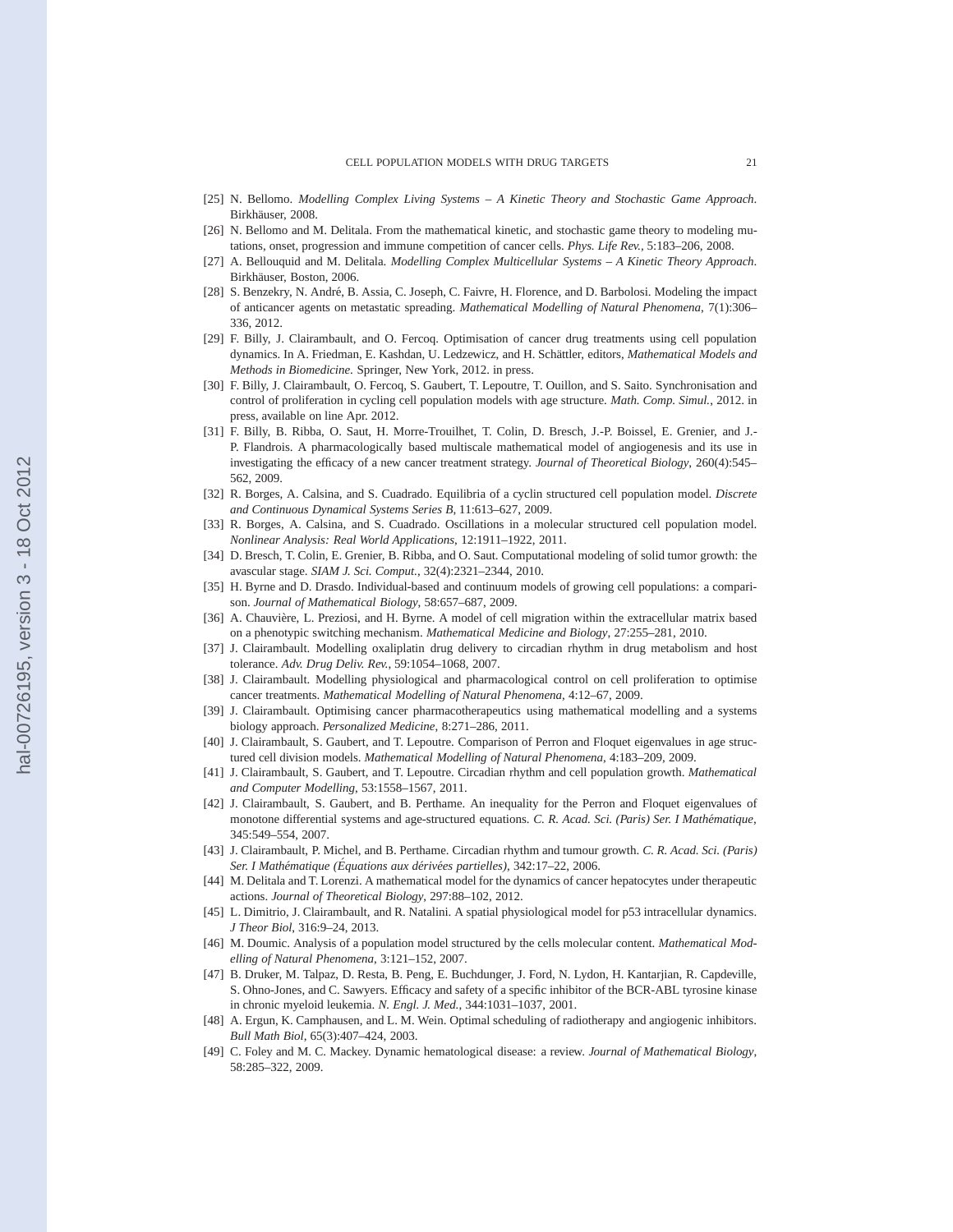- [50] H. Frieboes, M. Edgerton, J. Fruehauf, F. Rose, L. Worrall, R. Gatenby, M. Ferrari, and V. Cristini. Prediction of drug response in breast cancer using integrative experimental/computational modeling. *Cancer Research*, 69:4484–4492, 2009.
- [51] P. Gabriel, S. P. Garbett, D. R. Tyson, G. F. Webb, and V. Quaranta. The contribution of age structure to cell population responses to targeted therapeutics. *Journal of Theoretical Biology*, 311:19–27, 2012.
- [52] R. Gatenby. A change of strategy in the war on cancer. *Nature*, 459:508–509, 2009.
- [53] R. Gatenby, A. Silva, R. Gillies, and B. Friden. Adaptive therapy. *Cancer Research*, 69:4894–4903, 2009.
- [54] M. Gyllenberg and G. F. Webb. A nonlinear structured population model of tumor growth with quiescence. *J Math Biol*, 28(6):671–694, 1990.
- [55] T. Haferlach. Molecular genetic pathways as therapeutic targets in acute myeloid leukemia. *Hematology*, pages 400–411, 2008. Am. Soc. Hematol. Educ. Program.
- [56] P. Hahnfeldt, J. Folkman, and L. Hlatky. Minimizing long-term tumor burden: the logic for metronomic chemotherapeutic dosing and its antiangiogenic basis. *J Theor Biol*, 220(4):545–554, Feb 2003.
- [57] P. Hahnfeldt, D. Panigrahy, J. Folkman, and L. Hlatky. Tumor development under angiogenic signaling: a dynamical theory of tumor growth, treatment response, and postvascular dormancy. *Cancer Res*, 59(19):4770–4775, Oct 1999.
- [58] P. Hinow, S. E. Wang, C. L. Arteaga, and G. F. Webb. A mathematical model separates quantitatively the cytostatic and cytotoxic effects of a HER2 tyrosine kinase inhibitor. *Theoretical Biology and Medical Modelling*, 4:14, 2007.
- [59] K. Iwata, K. Kawasaki, and N. Shigesada. A dynamical model for the growth and size distribution of multiple metastatic tumors. *J Theor Biol*, 203(2):177–186, Mar 2000.
- [60] Y. Kheifetz, Y. Kogan, and Z. Agur. Long-range predictability in models of cell populations subjected to phase-specific drugs: growth-rate approximation using properties of positive compact operators. *Math. Models Methods Appl. Sci.*, 16(7, suppl.):1155–1172, 2006.
- [61] F. Kozusko, P. Chen, S. G. Grant, B. W. Day, and J. C. Panetta. A mathematical model of in vitro cancer cell growth and treatment with the antimitotic agent curacin A. *Math Biosci*, 170(1):1–16, 2001.
- [62] G. Lahav, N. Rosenfeld, A. Sigal, N. Geva-Zatorsky, A. J. Levine, M. B. Elowitz, and U. Alon. Dynamics of the p53-mdm2 feedback loop in individual cells. *Nature Genetics*, 36:147–150, 2004.
- [63] U. Ledzewicz, H. Maurer, and H. Schättler. Optimal and suboptimal protocols for a mathematical model for tumor anti-angiogenesis in combination with chemotherapy. *Mathematical Biosciences and Engineering*, 8:307–323, 2011.
- [64] R. Lev Bar-Or, R. Maya, L. A. Segel, U. Alon, A. J. Levine, and M. Oren. Generation of oscillations by the p53-mdm2 feedback loop: A theoretical and experimental study. *Proceedings of the National Academy of Sciences of the United States of America (PNAS)*, 97:11250–11255, 2000.
- [65] A. Lorz, T. Lorenzi, J. Clairambault, and B. Perthame. Dimorphism in cancer cell populations evolving under drug pressure. In preparation.
- [66] A. Lorz, T. Lorenzi, M. Hochberg, J. Clairambault, and B. Perthame. Populational adaptive evolution, chemotherapeutic resistance and multiple anti-cancer therapies. *Mathematical Modelling and Numerical Analysis*, 2012. Accepted, http://hal.archives-ouvertes.fr/hal-00714274.
- [67] M. Mackey. Unified hypothesis for the origin of aplastic anemia and periodic hematopoiesis. *Blood*, 51:941–956, 1978.
- [68] R. Martin. Optimal control drug scheduling of cancer chemotherapy. *Automatica*, 28:1113–1123, 1992.
- [69] R. B. Martin, M. E. Fisher, R. F. Minchin, and K. L. Teo. Low-intensity combination chemotherapy maximizes host survival time for tumors containing drug-resistant cells. *Math Biosci*, 110:221–252, 1992.
- [70] R. B. Martin, M. E. Fisher, R. F. Minchin, and K. L. Teo. Optimal control of tumor size used to maximize survival time when cells are resistant to chemotherapy. *Math Biosci*, 110:201–219, 1992.
- [71] J. Metz and O. Diekmann. *The dynamics of physiologically structured populations*, volume 68 of *Lecture notes in biomathematics*. Springer, New York, 1986.
- [72] D. Morgan. *The Cell Cycle: Principles of Control*. Primers in Biology series. Oxford University Press, 2006.
- [73] J. Murray. Optimal control for a cancer chemotherapy problem with general growth and loss functions. *Math Biosci*, 98:273–287, 1990.
- [74] J. Murray. Some optimal control problems in cancer chemotherapy with a toxicity limit. *Math Biosci*, 100:49–67, 1990.
- [75] J. Murray. The optimal scheduling of two drugs with simple resistance for a problem in cancer chemotherapy. *IMA J Math Appl Med Biol*, 14:283–303, 1997.
- [76] A. d. Onofrio. Rapidly acting antitumoral antiangiogenic therapies. *Phys Rev E Stat Nonlin Soft Matter Phys*, 76(3 Pt 1):031920, 2007.

<span id="page-21-0"></span>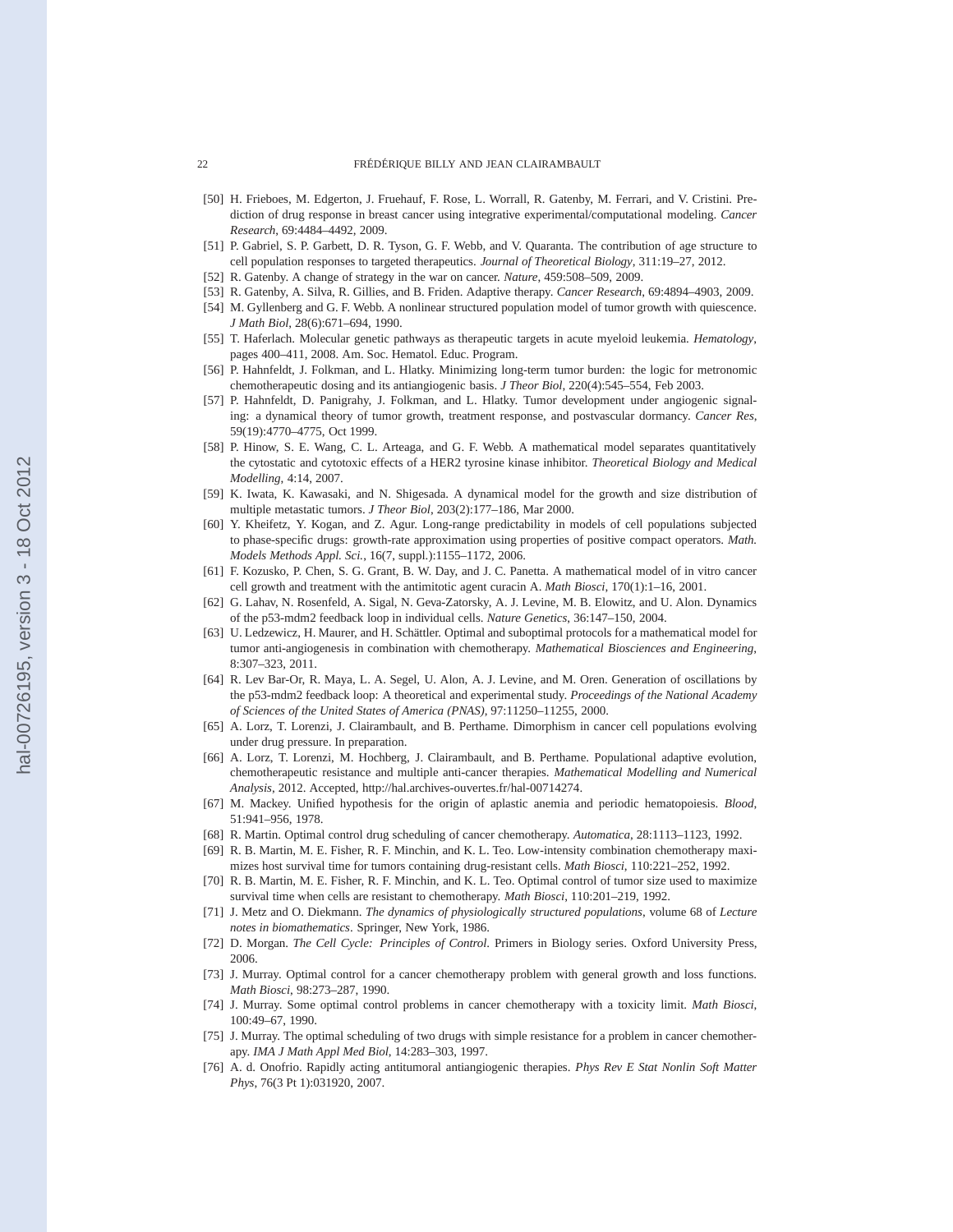- <span id="page-22-0"></span>[77] A. d. Onofrio and A. Gandolfi. Tumour eradication by antiangiogenic therapy: analysis and extensions of the model by Hahnfeldt et al. (1999). *Math. Biosci.*, 191:159–184, 2004.
- [78] A. d. Onofrio and A. Gandolfi. A family of models of angiogenesis and anti-angiogenesis anti-cancer therapy. *Math Med Biol*, 26(1):63–95, 2009.
- [79] H. Ozbay, C. Bonnet, H. Benjelloun, and J. Clairambault. Stability analysis of cell dynamics in leukemia. *Mathematical Modelling of Natural Phenomena*, 7:203–234, 2012.
- [80] H. Ozbay, C. Bonnet, and J. Clairambault. Stability analysis of systems with distributed delays and application to hematopoietic cell maturation dynamics. *Proceedings of the 47th IEEE Conference on Decision and Control, Cancun, Mexico*, pages 2050–2055, 2008.
- [81] J. Panetta and J. Adam. A mathematical model of cell-specific chemotherapy. *Math Comput Modelling*, 22:67, 1995.
- [82] J. C. Panetta. A mathematical model of breast and ovarian cancer treated with paclitaxel. *Math. Biosci.*, 146(2):89–113, 1997.
- [83] J. C. Panetta, W. E. Evans, and M. H. Cheok. Mechanistic mathematical modelling of mercaptopurine effects on cell cycle of human acute lymphoblastic leukaemia cells. *Br J Cancer*, 94(1):93–100, 2006.
- [84] E. Pasquier, M. Kavallaris, and N. André, N. Metronomic chemotherapy: new rationale for new directions. *Nat Rev Clin Oncol*, 7(8):455–465, Aug 2010.
- [85] B. Perthame. *Transport Equations in Biology*. Frontiers in Mathematics series. Birkhäuser, Boston, 2007.
- [86] G. G. Powathil, K. E. Gordon, L. A. Hill, and M. A. J. Chaplain. Modelling the effects of cell-cycle heterogeneity on the response of a solid tumour to chemotherapy: biological insights from a hybrid multiscale cellular automaton model. *J Theor Biol*, 308:1–19, Sep 2012.
- [87] B. Ribba, O. Saut, T. Colin, D. Bresch, E. Grenier, and J. P. Boissel. A multiscale mathematical model of avascular tumor growth to investigate the therapeutic benefit of anti-invasive agents. *J Theor Biol*, 243(4):532–541, Dec 2006.
- [88] B. Ribba, B. You, M. Tod, P. Girard, B. Tranchand, V. Trillet-Lenoir, and G. Freyer. Chemotherapy may be delivered based on an integrated view of tumour dynamics. *IET Syst Biol*, 3(3):180–190, May 2009.
- [89] A. Sakaue-Sawano, H. Kurokawa, T. Morimura, A. Hanyu, H. Hama, H. Osawa, S. Kashiwagi, K. Fukami, T. Miyata, H. Miyoshi, T. Imamura, M. Ogawa, H. Masai, and A. Miyawaki. Visualizing spatiotemporal dynamics of multicellular cell-cycle progression. *Cell*, 132:487–498, 2008.
- [90] A. Sakaue-Sawano, K. Ohtawa, H. Hama, M. Kawano, M. Ogawa, and A. Miyawaki. Tracing the silhouette of individual cells in S/G2/M phases with fluorescence. *Chemistry & Biology*, 15:1243–1248, 2008.
- [91] M. Sturrock, A. J. Terry, D. P. Xirodimas, A. M. Thompson, and M. A. J. Chaplain. Spatio-temporal modelling of the Hes1 and p53-Mdm2 intracellular signalling pathways. *J Theor Biol*, 273(1):15–31, Mar 2011.
- [92] M. Sturrock, A. J. Terry, D. P. Xirodimas, A. M. Thompson, and M. A. J. Chaplain. Influence of the nuclear membrane, active transport, and cell shape on the hes1 and p53-mdm2 pathways: insights from spatio-temporal modelling. *Bull Math Biol*, 74(7):1531–1579, Jul 2012.
- [93] A. Swierniak, M. Kimmel, and J. Smieja. Mathematical modeling as a tool for planning anticancer therapy. *European journal of pharmacology*, 625:108–121, 2009.
- [94] A. Swierniak, U. Ledzewicz, and H. Schättler. Optimal control for a class of compartmental models in cancer chemotherapy. *Int. J. Appl. Math. Comput. Sci.*, 13(3):357–368, 2003.
- [95] A. Swierniak, A. Polanski, and M. Kimmel. Optimal control problems arising in cell-cycle-specific cancer chemotherapy. *Cell Prolif*, 29(3):117–139, Mar 1996.
- [96] P. Ubezio. Unraveling the complexity of cell cycle effects of anticancer drugs in cell populations. *Discrete and Continuous Dynamical Systems series B*, 4:323–335, 2004.
- [97] P. Ubezio, M. Lupi, D. Branduardi, P. Cappella, E. Cavallini, V. Colombo, G. Matera, C. Natoli, D. Tomasoni, and M. D'Incalci. Quantitative assessment of the complex dynamics of G1, S, and G2-M checkpoint activities. *Cancer Research*, 69:5234–5240, 2009.
- [98] B. Vogelstein, D. Lane, and A. Levine. Surfing the p53 network. *Nature*, 408:307–310, 2000.
- [99] G. Webb. Resonance phenomena in cell population chemotherapy models. *Rocky Mountain J. Math*, 20(4):1195–1216, 1990.
- [100] G. Webb. A cell population model of periodic chemotherapy treatment. *Biomedical Modeling and Simulation*, pages 83–92, 1992.
- [101] G. Webb. A non linear cell population model of periodic chemotherapy treatment. *Recent Trends Ordinary Differential Equations, Series in Applicable Analysis 1*, pages 569–583, 1992.
- [102] O. Witt, H. Deubzer, T. Milde, and I. Oehme. HDAC family: What are the cancer relevant targets? *Cancer Letters*, 277:8–21, 2009.

Received xxxx 20xx; revised xxxx 20xx.